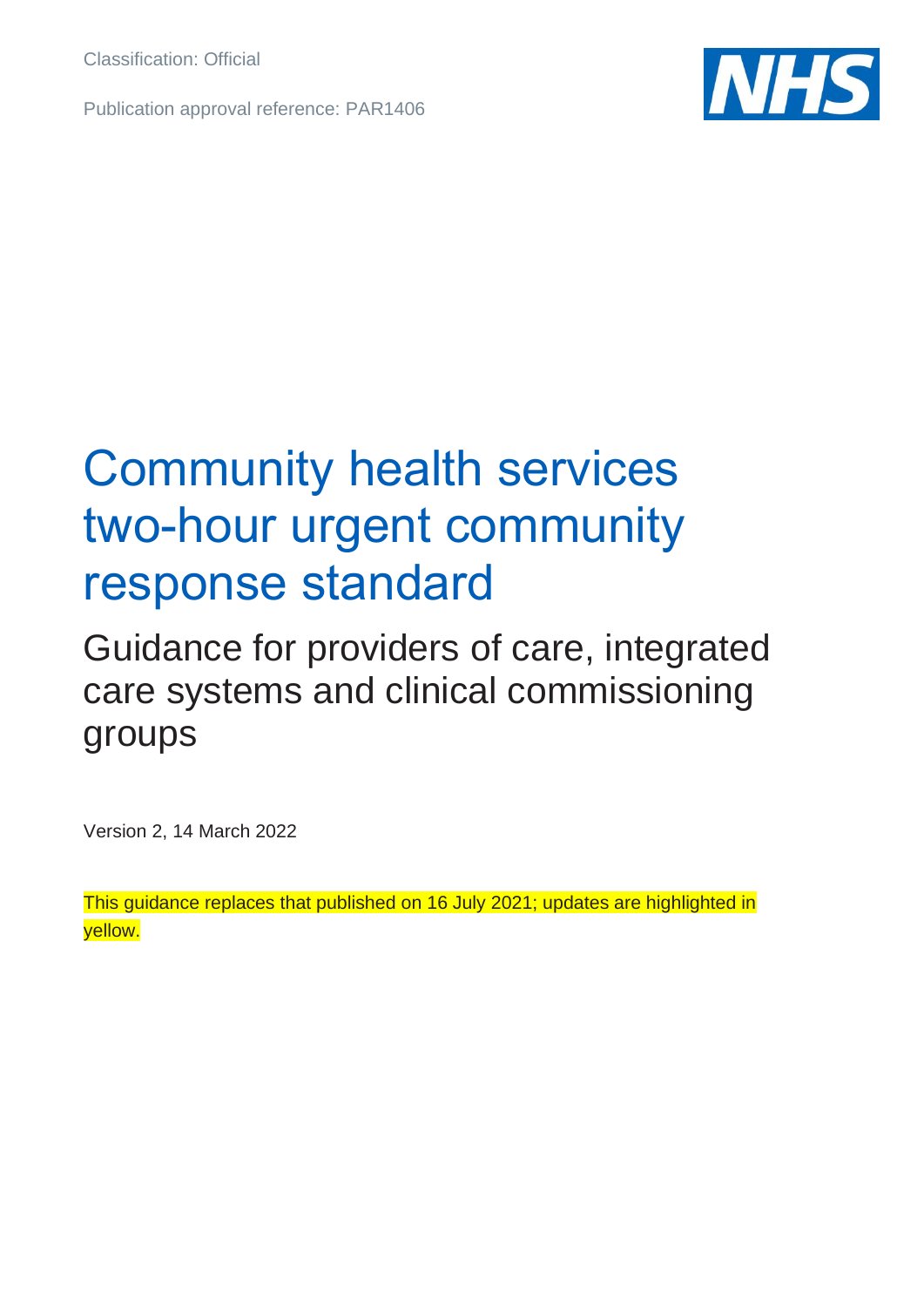# **Contents**

| 2. Design and delivery principles in developing the service model  8          |
|-------------------------------------------------------------------------------|
|                                                                               |
|                                                                               |
| 4. What are the criteria for NHS-funded community two-hour UCR services?. 14  |
| 5. What differentiates a two-hour response from other types of responses?  15 |
|                                                                               |
|                                                                               |
|                                                                               |
|                                                                               |
|                                                                               |
|                                                                               |
|                                                                               |
| Appendix A: Urgent Community Response operational requirements 2021/22 28     |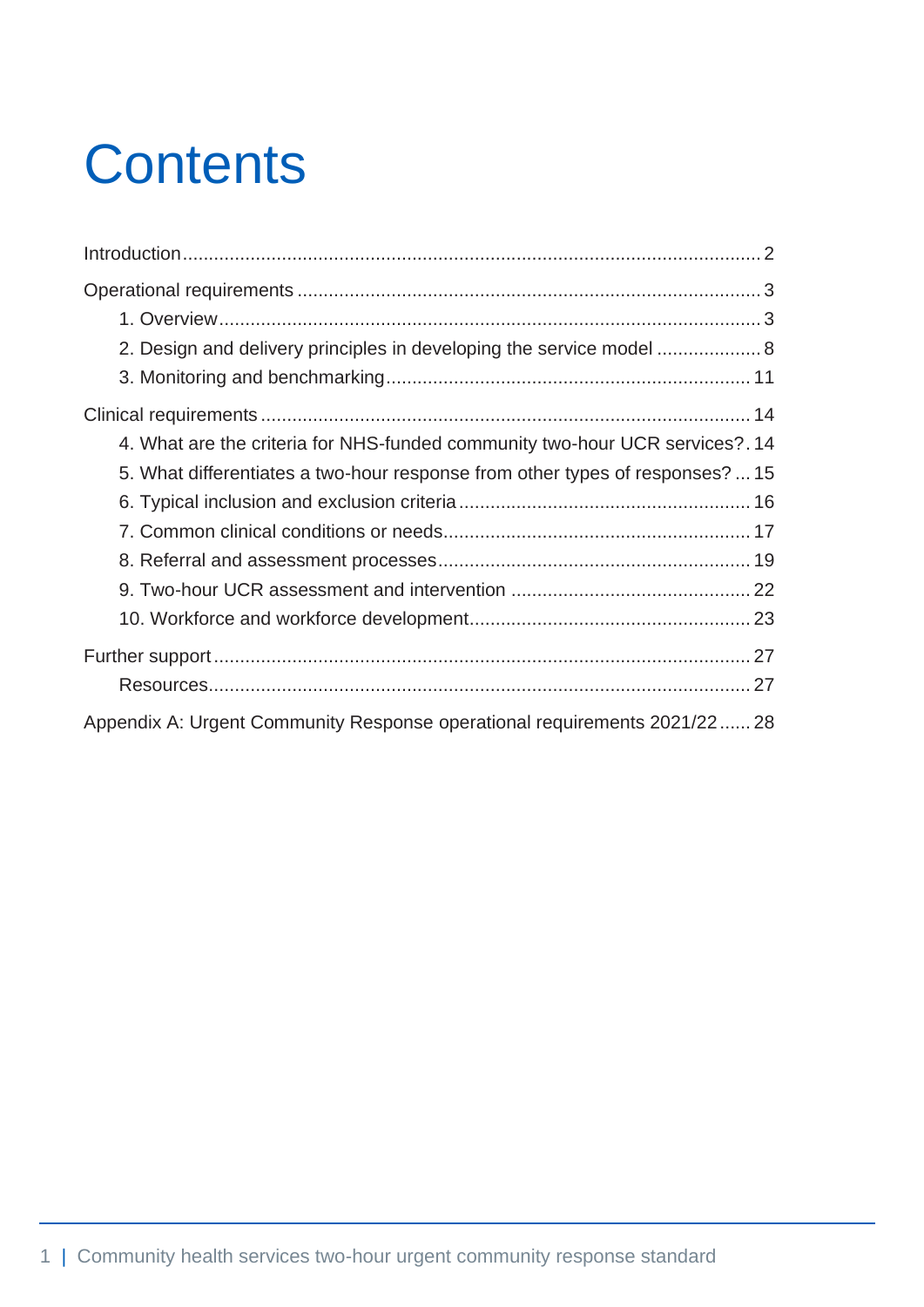## <span id="page-2-0"></span>Introduction

NHS England and NHS Improvement are committed to developing a consistent NHS urgent community response (UCR) offer nationally. As set out in the [NHS operational](https://www.england.nhs.uk/publication/2022-23-priorities-and-operational-planning-guidance/)  [planning and contracting guidance 2022/23,](https://www.england.nhs.uk/publication/2022-23-priorities-and-operational-planning-guidance/) all integrated care systems (ICSs) must ensure urgent community response (UCR) services (that improve the quality and capacity of care for people through delivery of urgent, crisis response support within two hours) are available to all people within their homes or usual place of residence, including care homes.<sup>1</sup> This is a national standard which was introduced in the NHS [Long Term Plan](https://www.longtermplan.nhs.uk/) and builds on [National Institute of Health and Care Excellence \(NICE\)](https://www.nice.org.uk/guidance/NG74)  [guidelines.](https://www.nice.org.uk/guidance/NG74)

In 2021/22, providers, commissioners and systems have taken important actions to improve the capacity and responsiveness of existing UCR services to deliver care within two hours. In line with national rollout of the two-hour standard by April 2022, each ICS should provide a consistent service at scale, from 8am to 8pm, seven days a week (at a minimum) across its full geography. Alongside this, ICSs should accept referrals into UCR services from all appropriate sources and submit complete data returns to the Community Services Data Set (CSDS) to demonstrate achievement of the two-hour standard.

This guidance sets out system requirements for 2022/23 to help realise scale and impact. It sets out a performance framework and national targets, as well as the essential operational and clinical requirements for NHS-funded UCR services that ICSs, providers and commissioners must achieve to meet the national standard. Delivery of a consistent UCR response across the country, in line with [the nine](#page-17-0) clinical [conditions/needs included in this document,](#page-17-0) should be a priority for systems during 2022/23.

Meeting patients' urgent care needs at home is key in improving patient outcomes, preventing avoidable hospital admissions and delivering NHS strategic priorities. For example, in 2021/22 UCR teams have worked closely with ambulance services as part of the NHS response to winter pressures and COVID-19 and the [NHS Urgent and](https://www.england.nhs.uk/wp-content/uploads/2021/09/Urgent-and-emergency-care-recovery-10-point-action-plan.pdf) 

<sup>1</sup> NHS England and NHS Improvement (2021) [Urgent community response –](https://www.england.nhs.uk/coronavirus/wp-content/uploads/sites/52/2020/12/B0651-urgent-community-response-2-hour-and-2-days-standards-guidance-may-2021.pdf) two-hour crisis and two[day reablement response standards, Technical data guidance.](https://www.england.nhs.uk/coronavirus/wp-content/uploads/sites/52/2020/12/B0651-urgent-community-response-2-hour-and-2-days-standards-guidance-may-2021.pdf)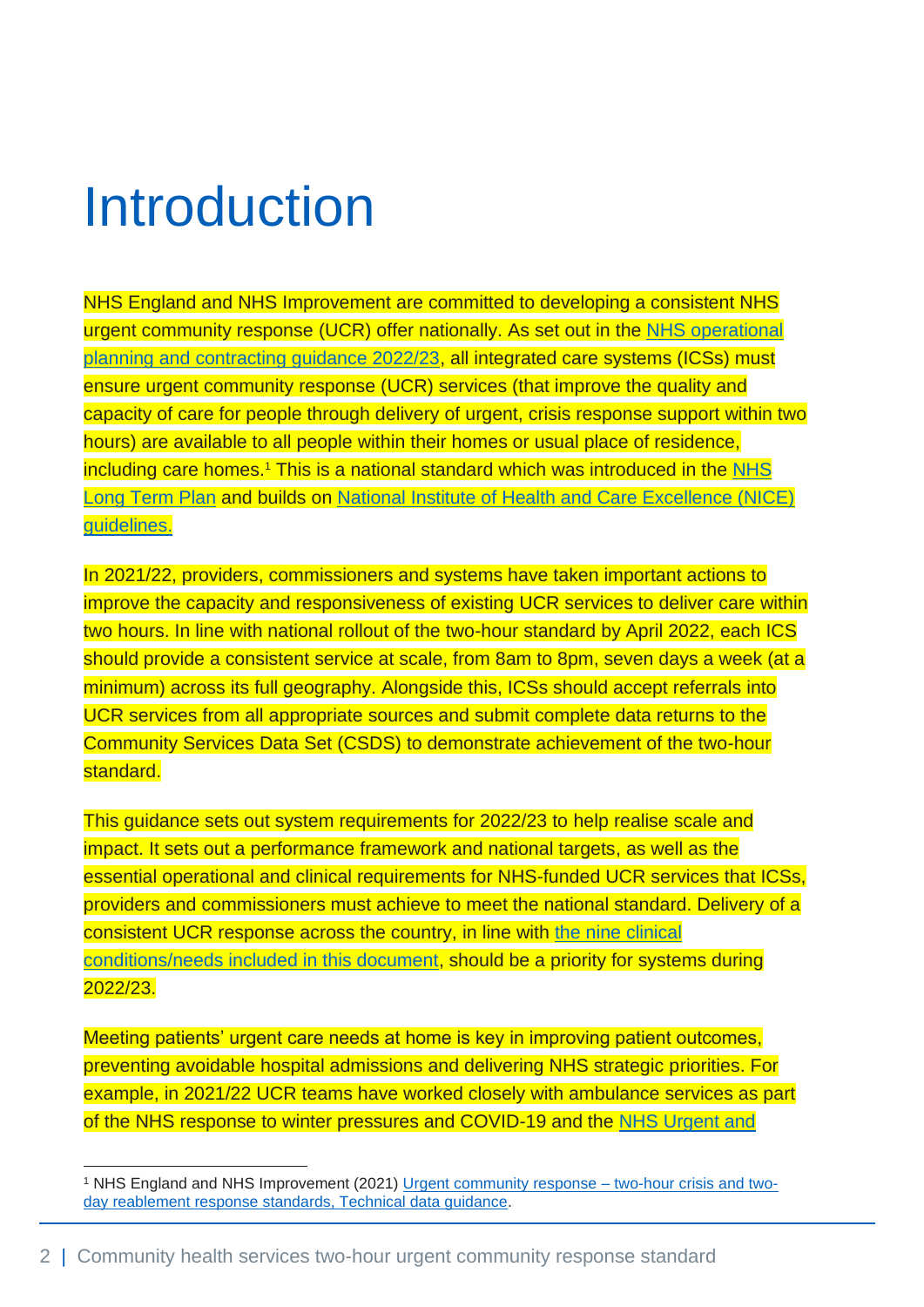[Emergency Care Recovery 10-Point Action Plan.](https://www.england.nhs.uk/wp-content/uploads/2021/09/Urgent-and-emergency-care-recovery-10-point-action-plan.pdf) Successful delivery of care within two hours requires ongoing close partnership working between a variety of health and social care partners/teams, and ICSs have received additional funds to support this work.

The guidance is a **working document** which was co-developed with clinicians and professionals and will be updated with more evidence, feedback and learning as ICSs implement the standard at scale. Please share feedback on the guidance with us by emailing: [england.communityservices1@nhs.net](mailto:england.communityservices1@nhs.net)

To learn more about the standard and access further tools and support, visit [the UCR](https://future.nhs.uk/CommunityHealthServices/view?objectID=16189712)  [FutureNHS page.](https://future.nhs.uk/CommunityHealthServices/view?objectID=16189712)

We would like to thank and acknowledge the support of the following in developing this guidance: British Geriatrics Society, Age UK, NHS Providers, Association of Directors of Adult Social Services, Local Government Association, Royal College of Nursing, Royal College of Occupational Therapists, The Chartered Society of Physiotherapy, Queen's Nursing Institute, Care Quality Commission, National Institute for Health and Care Excellence and clinicians from across England.

# <span id="page-3-0"></span>Operational requirements

## <span id="page-3-1"></span>1. Overview

- 1.1 All ICS planners, commissioners and providers should have completed the following actions by March 2022:
	- providing a consistent service **at scale**: ensuring full geographical coverage of a two-hour UCR and the delivery of the same support across every ICS
	- providing services from 8am to 8pm, seven days a week, **at a minimum**
	- accepting referrals into two-hour UCR services from all appropriate sources
	- submitting complete data returns to the CSDS to demonstrate the achievement of the two-hour standard.
- 1.2 In line with [national planning guidance 2022/23,](https://www.england.nhs.uk/publication/2022-23-priorities-and-operational-planning-guidance/) all ICS planners, commissioners and providers must meet the following additional requirements in 2022/23: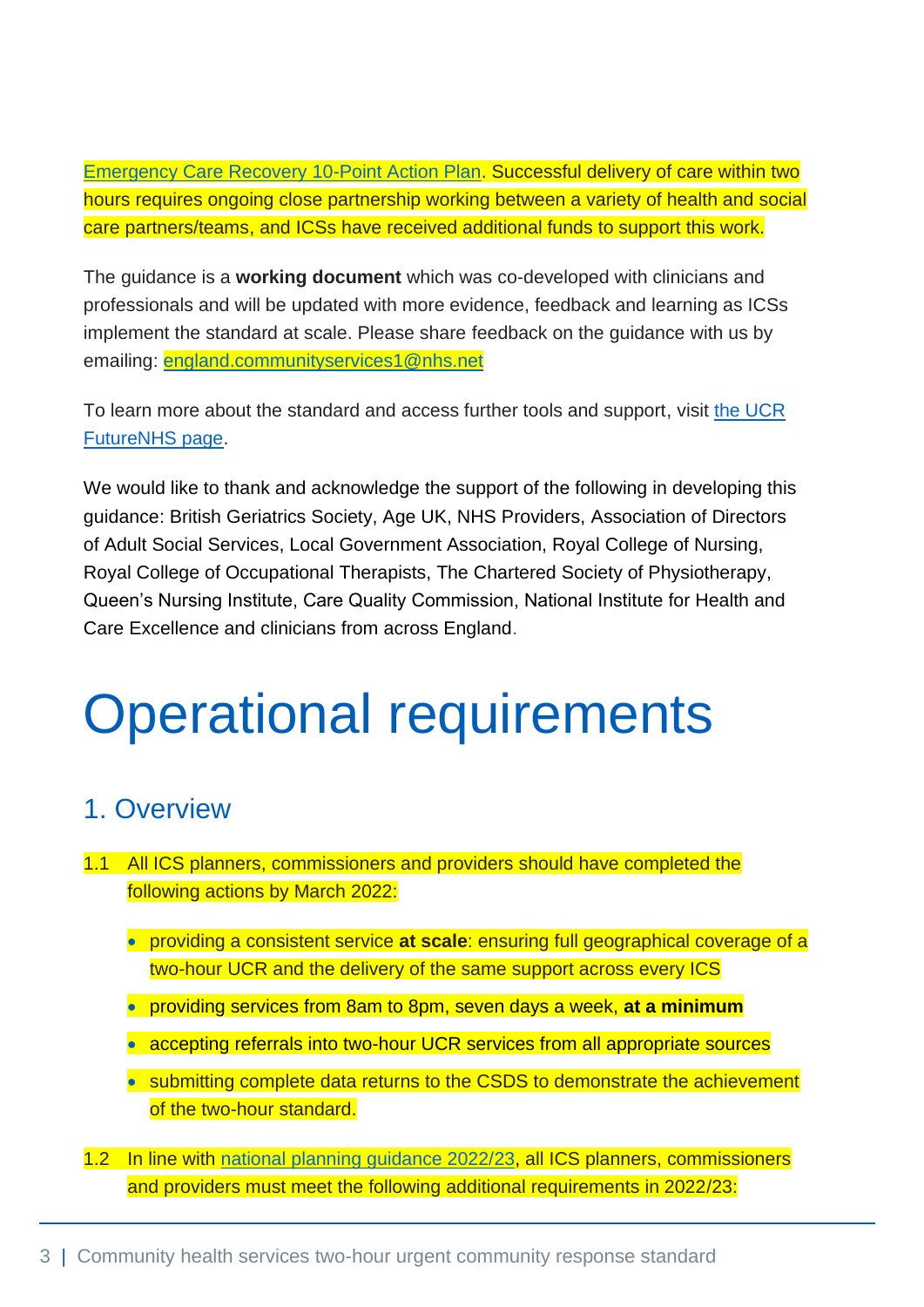- 1.2.1 **Provide a consistent service:** Provide a consistent level of response across an ICS footprint, including by providing care in line with the clinical requirements set out in this document and ensuring that referrals are accepted regarding the nine common clinical conditions or needs set out in [section](#page-17-0) 7.
- 1.2.2 **Maintain full geographical coverage and extend operating hours:**  Maintain full geographical rollout and continue to grow services to reach more people by operating at a minimum of 12 hours a day, seven days a week in line with national quidance, and extending operating hours where demand necessitates this.
- 1.2.3 **Improve outcomes through reaching patients in crisis in under two hours, where clinically appropriate:** Providers will be required to achieve, and ideally exceed in the majority of cases, the minimum threshold of reaching 70% of two-hour crisis response demand within two hours from the end of Q3.
- 1.2.4 **Increase the number of referrals from all key routes, with a focus on urgent and emergency care (UEC; including111 and 999) and increasing care contacts.**

Priority areas include:

A. **Partnership working with ambulance services:**

Providers, commissioners and ICSs should:

- work with relevant partners to maximise ambulance and 111 referrals to **UCR**
- support equipment purchases such as lifting chairs and point of care testing equipment
- ensure accurate and complete data is being submitted via the CSDS for UCR, to track how much the services are being used and helping to reduce service pressures
- access resources regarding partnership working with ambulance services and case studies via the [UCR FutureNHS](https://future.nhs.uk/connect.ti/CommunityHealthServices/view?objectID=16189712) webpage.

B. **Work on pendant alarms:**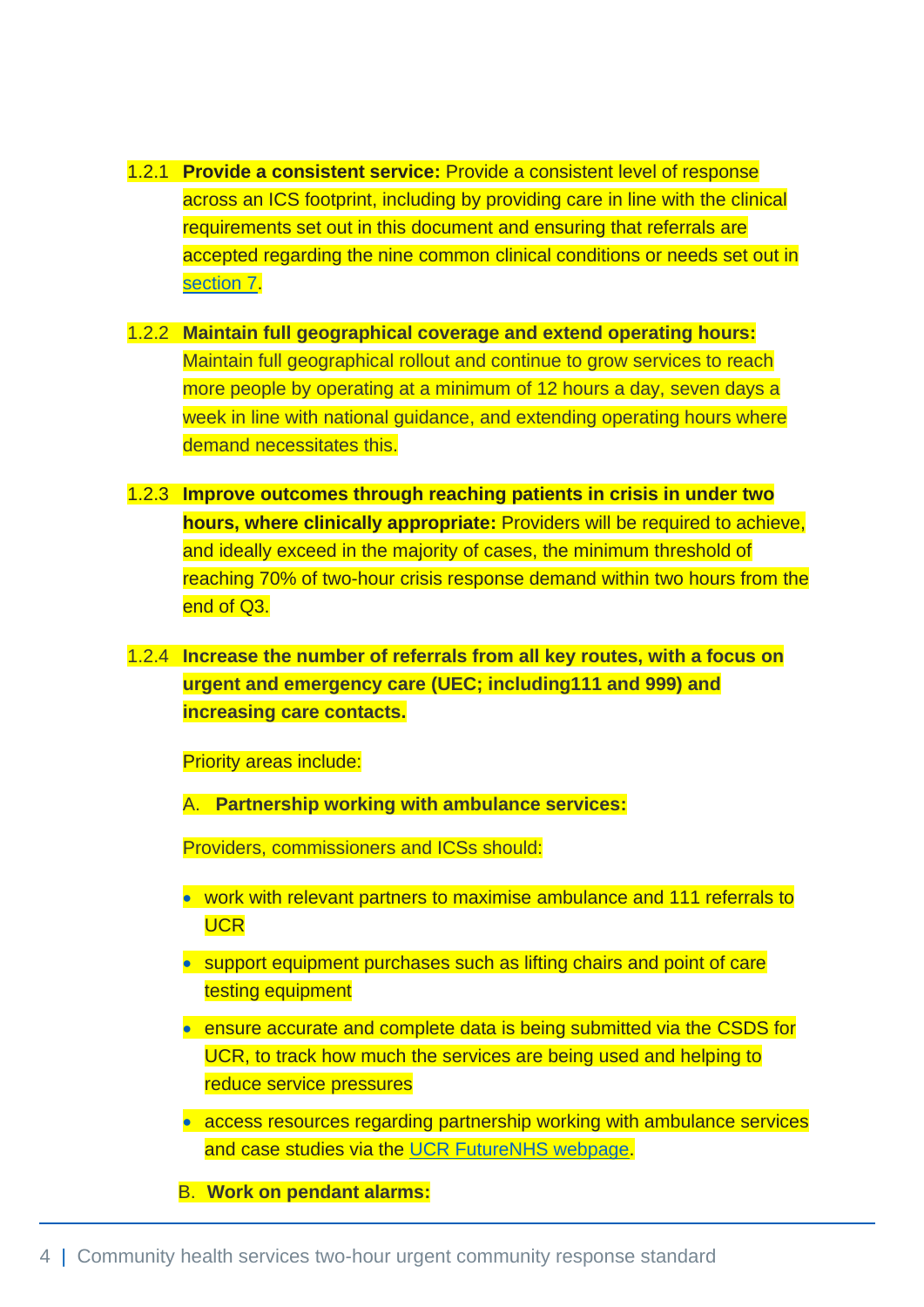Providers, commissioners and ICSs should:

- work together with local councils and providers of local pendant alarm/technology enabled care (TEC) providers and reduce the demand on 999 ambulance services through the redirection of appropriate patients
- use ICS guidance on engaging with TEC providers available on the UCR [FutureNHS](https://future.nhs.uk/connect.ti/CommunityHealthServices/view?objectID=16189712) page.
- C. **Directory of Services:**

Providers, commissioners and ICSs should:

- refresh their local Directory of Services (DoS) so that NHS Service Finder profiles are accurate, up to date and updated to show that UCR teams will accept referrals from health and social care colleagues, including **TEC** providers.
- D. **Self-referrals:** providers should accept self-referrals from individuals and carers (who may be directly known to the service).
- 1.2.5 **Improve capacity in post urgent community response services to support flow and patient outcomes including avoiding deterioration into crisis again or unnecessary admission.**

Providers should:

- A. Ensure the two-hour service team work seamlessly with the new hospital at home (virtual ward) model.
- B. Act as a key identifier of local residents who are deteriorating and would benefit from a hospital at home intensity of support, rather than being admitted into an acute hospital.

1.2.6 **Ensure workforce plans support increasing capacity and development of skills and competencies in line with service development.**

1.2.7 **Improve data quality and completeness in the CSDS as this will be the key method to monitor outcomes and system performance.**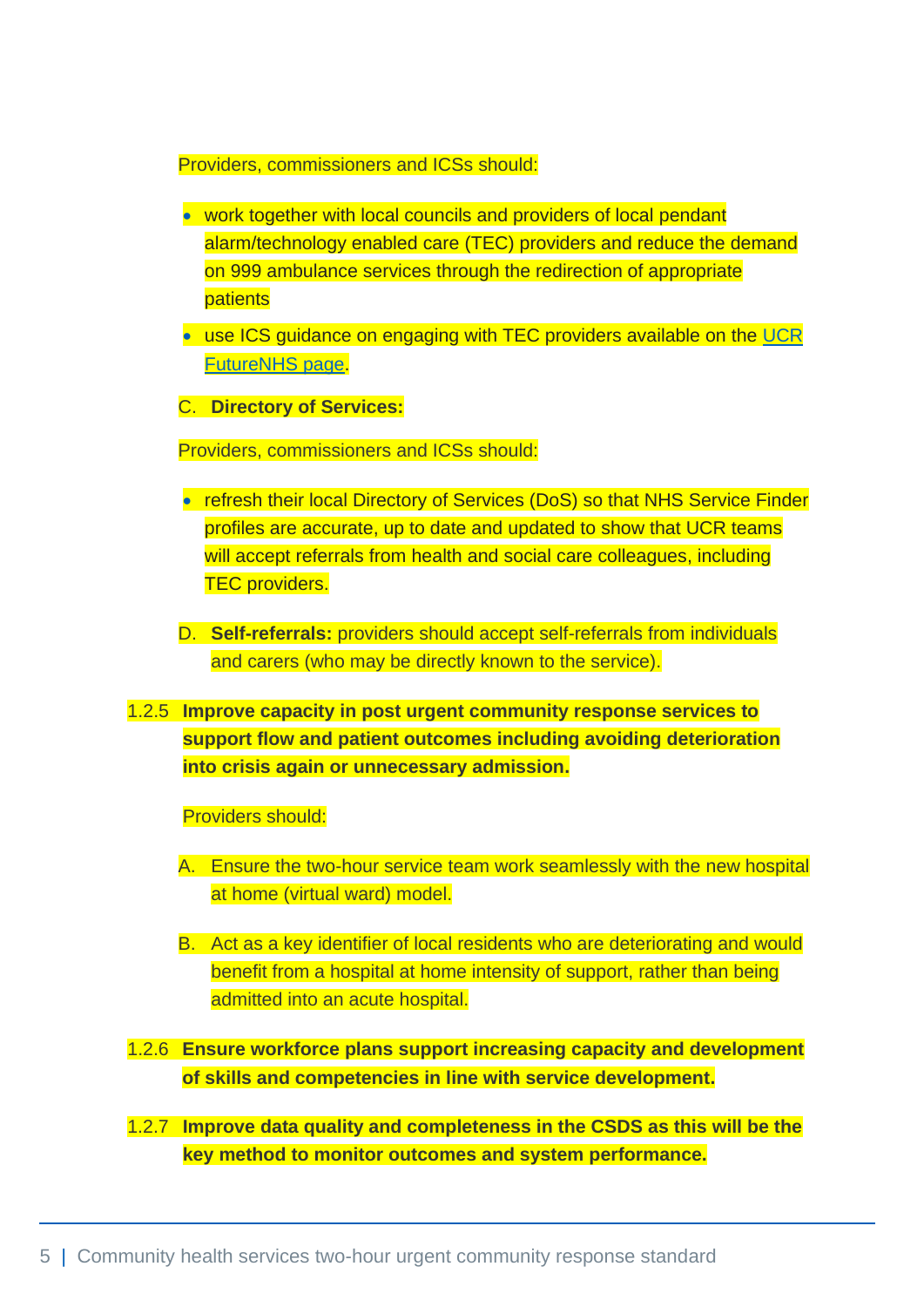#### Providers should:

- A. Use CSDS-extracts data, published via the UCR Dashboard (available on the [UCR FutureNHS](https://future.nhs.uk/connect.ti/CommunityHealthServices/view?objectID=16189712) page) to improve quality of submitted data and achievements against meeting a minimum threshold of 70% of people receiving a response in less than two hours.
- B. Align with community digital transformation policies to support shared care record access and other digital efficiencies.
- C. Ensure clinical activity is recorded with high quality and completeness, in line with [CSDS technical guidance.](https://www.england.nhs.uk/coronavirus/publication/urgent-community-response-two-hour-and-two-day-response-standards-2020-21-technical-data-guidance/)
- D. Support frontline staff with: (i) data completeness improvements to support data quality and the accuracy of data for national standard, (ii) training on data collection methods and use of digital tools to collect data.
- E. Submit data for two-hour UCR activities, including those that can be delivered in more than two hours.
- 1.3 ICS planners and commissioners must ensure full alignment between two-hour UCR provision and other urgent care services:
	- **Unplanned care programmes** such as NHS111, urgent treatment centres, same day emergency care and 999. Two-hour UCR care has a crucial role in supporting increased rates of ambulance non-conveyance and ensuring a greater number of people who receive same day emergency care can return home without being admitted.
	- **Primary care** such as GP out-of-hours, general practice and primary care network teams.
	- **Hospital discharge teams and transfer of care hubs:** these may be integrated with two-hour UCR services.
- 1.4 Two-hour UCR services will rely on other planned care teams to provide ongoing support and ICSs should work to improve capacity and flow post two-hour response to prevent delays in ongoing care. These include: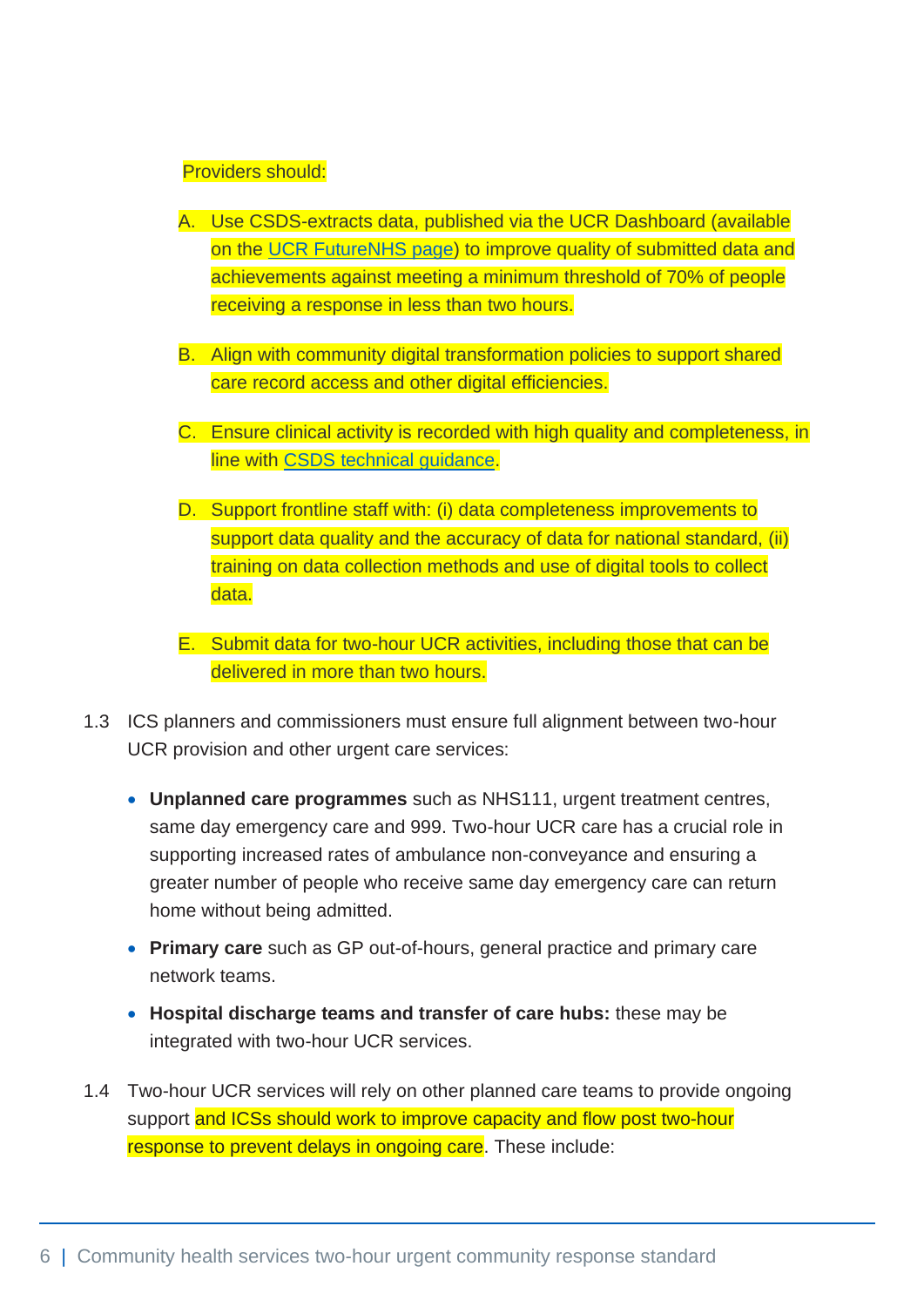- **Adult and older adult mental health services:** as part of the NHS Long Term Plan, a significant expansion in new integrated models of community mental health services is underway, as well as of urgent mental health crisis services. Alignment and close working is expected to be needed for older adults who are more likely to have multiple co-occurring mental and physical conditions.
- **Proactive care services** such as multidisciplinary rehabilitation teams, anticipatory care and enhanced health in care homes, which provide proactive health management support to help people live well for longer.
- **Community and district nursing services** may well provide the core service model for two-hour UCR services. These services could be enhanced to respond to all two-hour community crises with a full multidisciplinary approach. However they are organised locally, district nursing teams will be an important service to provide ongoing planned care after the crisis has been attended to.
- **Planned care** (with set caseloads) such as hospice at-home services, rehabilitation teams and long-term support provided to people in their homes. This will also include hospital at home or virtual ward models of care supporting admission avoidance and transfers of care into community settings.
- **Social care:** urgent social care interventions and social care are integral to supporting people to stay at home or in their usual place of residence and preventing hospital admission.
- **Reablement services:** two-hour UCR services should work closely with reablement services and support such as social care emergency crisis support for unpaid/family carers.
- **[Virtual wards:](https://www.england.nhs.uk/virtual-wards/)** individuals who receive a two-hour UCR may receive further clinical support in their homes via virtual wards to prevent and monitor deterioration. [Virtual ward models](https://www.england.nhs.uk/virtual-wards/) can include a blend of digital monitoring and face-to-face care.
- **Diagnostic teams:** UCR teams should work closely with diagnostic teams to enable direct referral routes from UCR teams to community diagnostic centres. [Diagnostic centres](https://www.gov.uk/government/news/40-community-diagnostic-centres-launching-across-england) are designed to support earlier diagnoses for patients and easier, faster and more direct access to the full range of diagnostic tests closer to home.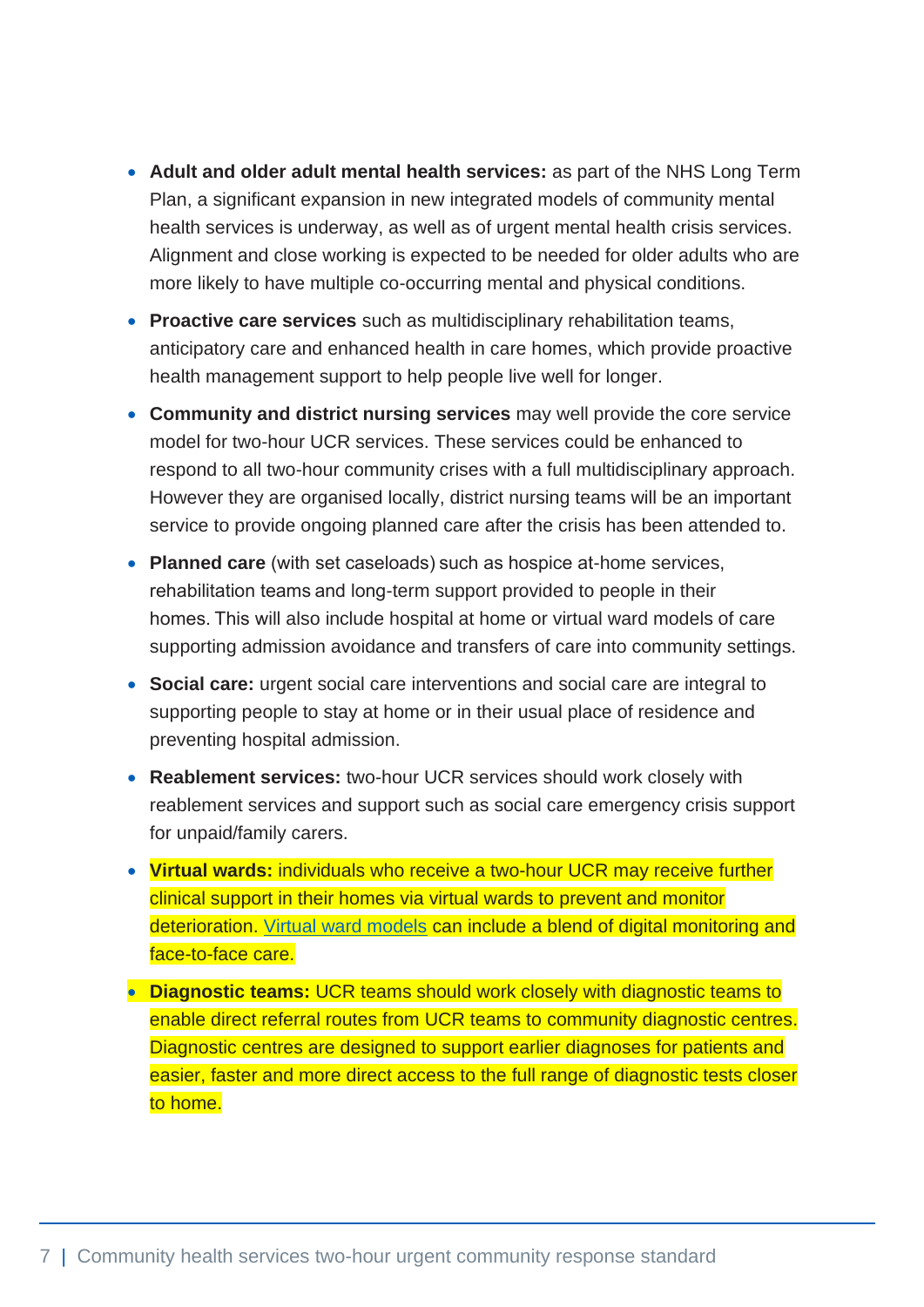## <span id="page-8-0"></span>2. Design and delivery principles in developing the service model

- 2.1 The service should be commissioned to provide a two-hour **UCR and** co-ordinated through a local single point of access, ensuring a 'no wrong door ethos is applied'. The single point of access should ensure access to multidisciplinary clinical and non-clinical input as required. Where an individual has been triaged by another service such as 999 or NHS111, there should be no need for further triage. It may be beneficial to bring together existing clinical assessment services (CAS) and providers of UCR to support a streamlined referral process or integrate them into hospital discharge transfer of care hubs. Geographical coverage needs to be considered to ensure the service is accessible by a variety of referrers, e.g. ambulance service, TEC providers and self-referral, as well as general practice and social care professionals; organisation at ICS level may be appropriate. UCR services should be accurately profiled on the DoS and NHS Service Finder so that they are visible to a range of health and care professionals.
- 2.2 The professional who is deployed to a person in crisis should be matched to their needs to avoid the need for further or repeated assessment. This deployment, while centrally co-ordinated, can involve professionals across a range of teams and organisations depending on how services are configured.
- 2.3 In line with [national multidisciplinary team](ttps://www.england.nhs.uk/wp-content/uploads/2015/01/mdt-dev-guid-flat-fin.pdf) development guidance, two-hour UCR team members should work in an interdisciplinary way. This involves staff members from different disciplines taking on each other's traditional role by agreement to make optimum use of team skills and knowledge. As part of this way of working assessments may be carried out by different disciplines working together, with insights from one discipline informing the assessments of another.
- 2.4 The two-hour UCR service should be designed with a focus on reducing the health inequalities in the local population. This can be achieved through increasing access to care in a crisis at home for those who regularly default to using emergency department services or 999 services. Services should accept referrals for people both known and new to their services. They should review population, service data and patient feedback, and then act on this insight with referrers, to ensure all local communities use and benefit from this service when needed.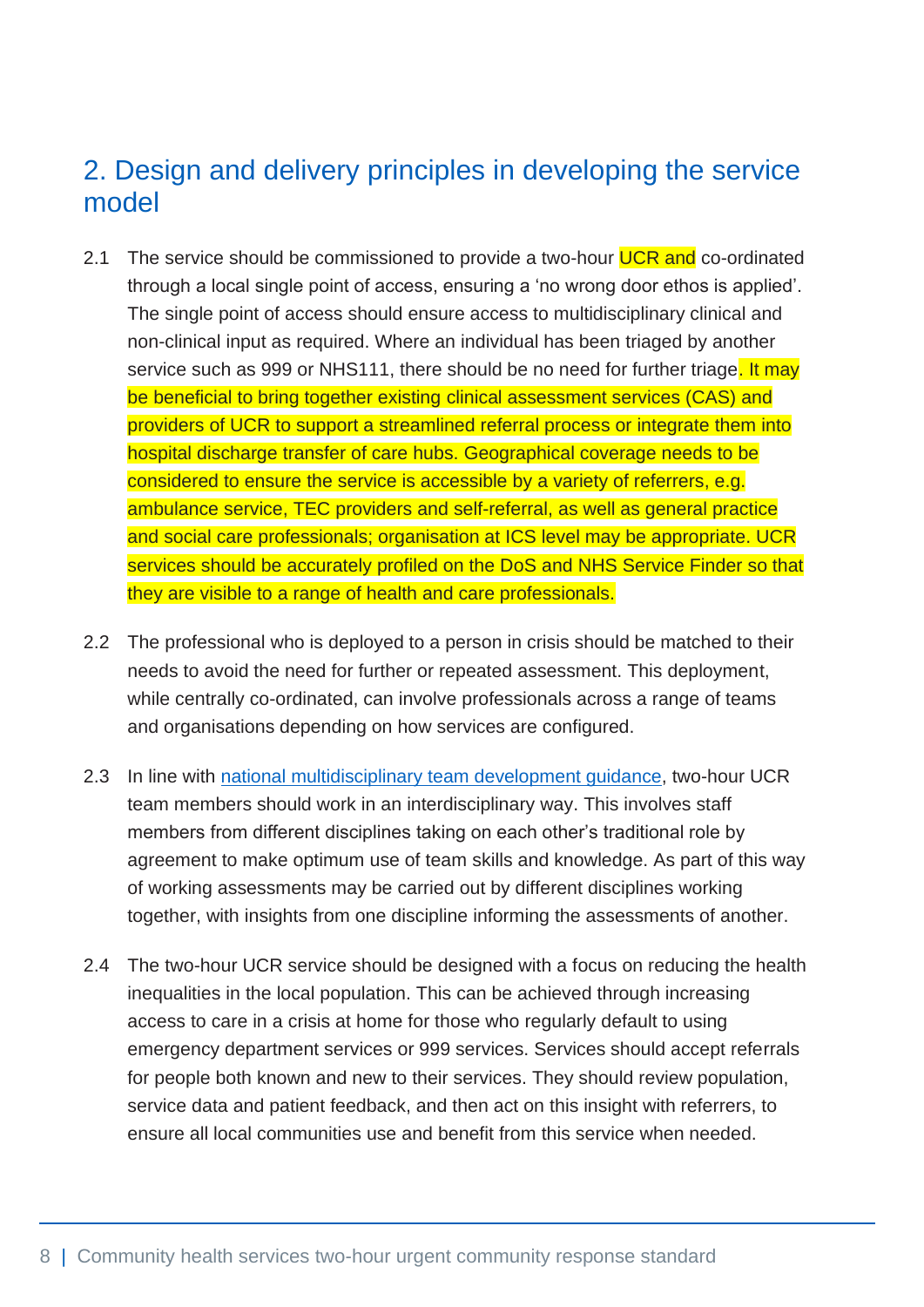- 2.5 Two-hour UCR services should establish shared care approaches with same day emergency care teams and support rapid access to same day diagnostics in acute units and, where appropriate, community diagnostic hubs.
- 2.6 Crisis assessment and care should be holistic and personalised to avoid layering services and duplication of assessments and visits.
- 2.7 To meet the national standard of responding within two hours, clock starts and stops need to be consistently recorded and submitted to the CSDS. This requires all services and organisations delivering the response to comply with the [CSDS](https://www.england.nhs.uk/coronavirus/publication/urgent-community-response-two-hour-and-two-day-response-standards-2020-21-technical-data-guidance/)  [technical guidance,](https://www.england.nhs.uk/coronavirus/publication/urgent-community-response-two-hour-and-two-day-response-standards-2020-21-technical-data-guidance/) noting this is a legal requirement under the NHS Standard Contract.
- 2.8 To meet the national standard, the assessment and care should start in under two hours (clock stop), with these short-term interventions typically lasting under 48 hours to ensure the team can continue to respond to new demand.
- 2.9 Planned or non-crisis care delivered within two hours does not count for this standard but should be recorded as usual in the relevant patient record system.
- 2.10 Due to its nature, the vast majority of two-hour UCR care should be delivered in person. There may be instances where a two-hour UCR service 'responds' to a patient remotely, using telemedicine or video consultation, such as where their place of residence is a care home. Where this occurs, it should be:
	- a comprehensive assessment, not a prioritising and scheduling process
	- based on sound clinical judgement only when the person is capable of receiving and participating in an assessment done in this way following an appropriate risk assessment to ensure patient safety
	- clinicians should follow quidance on when and when not to conduct video and telephone consultations including when assessing people with serious high-risk conditions. 2

<sup>&</sup>lt;sup>2</sup> IRIHS Research Group, University of Oxford (2020) Video consultation information for NHS trusts and [foundation trusts.](https://www.england.nhs.uk/coronavirus/wp-content/uploads/sites/52/2020/08/C0638-nhs-vc-info-for-nhs-trusts.pdf)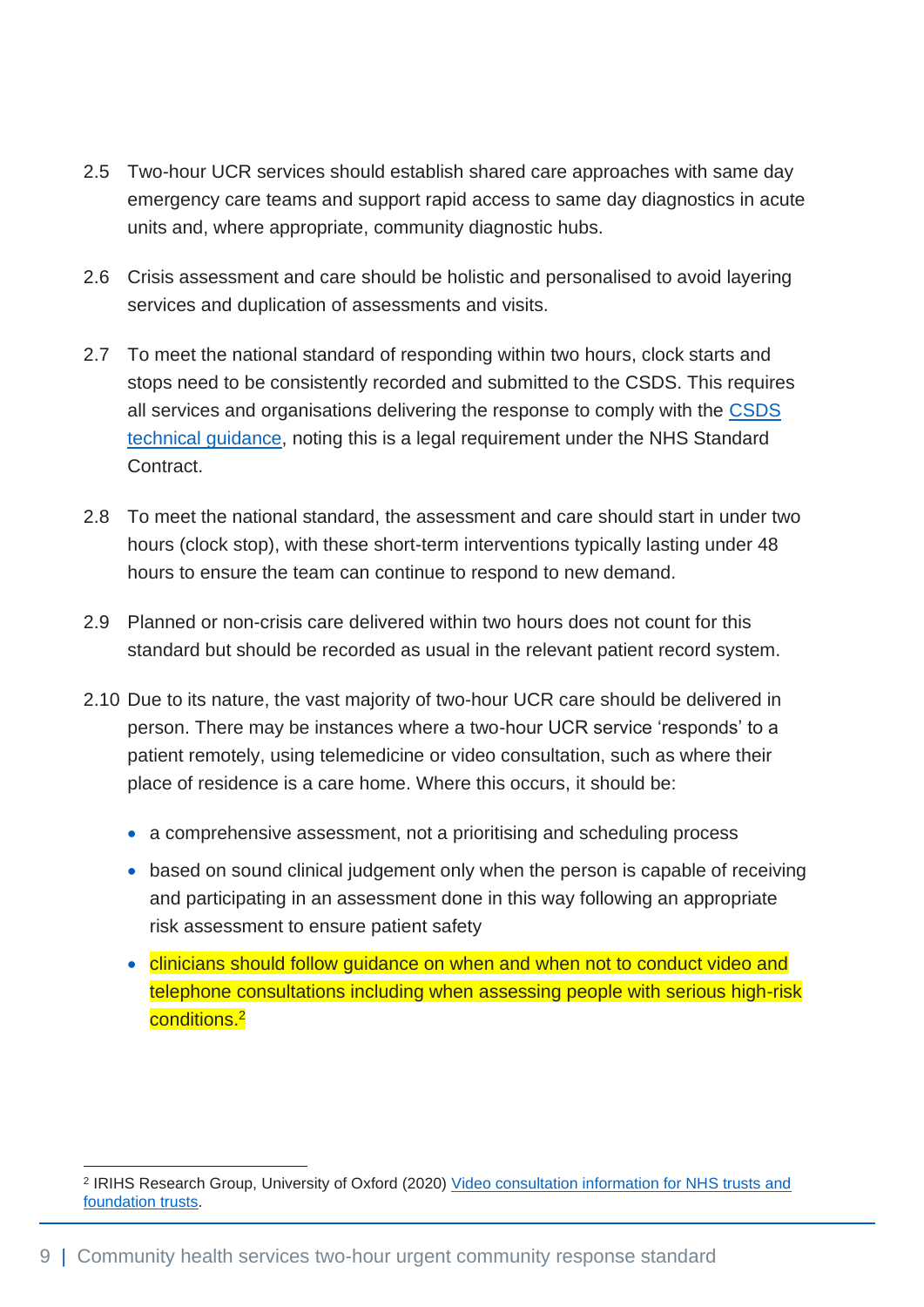## **Demand and capacity**

- 2.11 Demand and capacity modelling is a crucial tool for supporting providers and systems to understand the demand and plan sufficient capacity, so that patients do not wait unnecessarily for treatment and receive a safe, high quality service.<sup>3</sup>
- 2.12 To support demand and capacity modelling for two-hour UCR services, the following tools could be used:
	- NHS England and NHS Improvement demand and capacity models, training [and guidance](https://www.england.nhs.uk/ourwork/demand-and-capacity/)
	- The [NHS Elect Same Day Emergency Care 'opportunity Identifier tool'.](https://future.nhs.uk/connect.ti/SDEC_CommunityofPractice/view?objectID=22746256) This tool has been developed to provide an insight into the opportunity available within hospital sites for same day emergency care services and acute frailty services. It identifies specific conditions, numbers of patients and length of stay and may provide insights into where two-hour UCR services could have an impact and support demand modelling.
- 2.13 When modelling capacity and demand, two-hour UCR services should consider the cost of their services and the optimum operating model. ICSs, commissioners and providers should have an understanding of the cost of their service and seek to provide a cost-effective service. More details on cost will be included in future updates of this guidance.
- 2.14 [Demand and capacity](https://www.england.nhs.uk/ourwork/demand-and-capacity/) modelling needs to be regularly reviewed alongside percentage achievement of two-hour UCR and plans put in place to meet demand.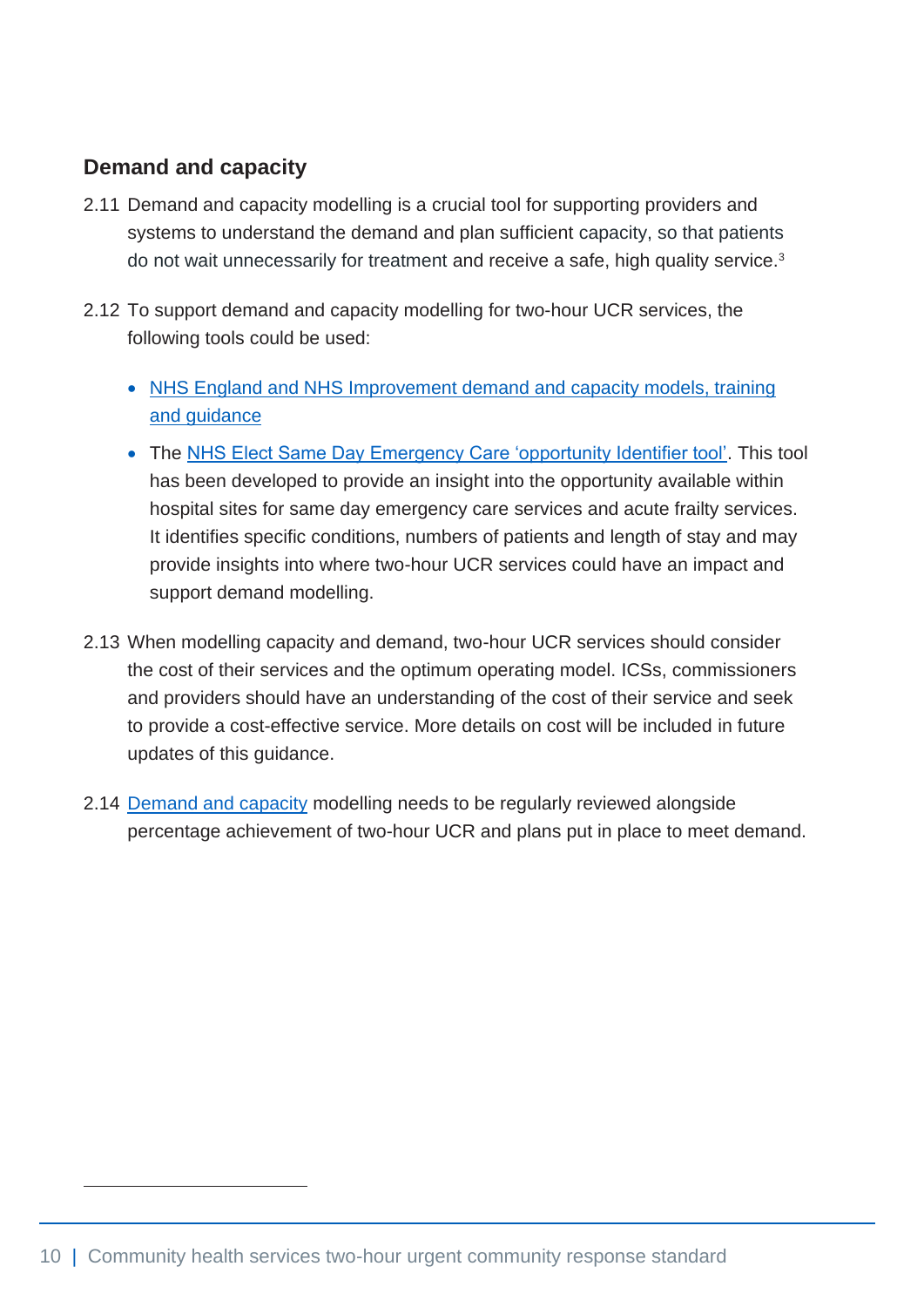#### **Case study: Sharing data to support commissioning and capacity management**

**Overview:** The North West London (NWL) system includes five community providers and eight CCGs that have worked together in 2020/21 to develop consistent data reporting that is designed to effectively capture daily demand, capacity and performance levels for rapid response, community nursing and community beds across the eight boroughs.

#### **Establishing a process to share data with commissioners:**

- **Establish local data reports:** In NWL, members of the ICS community team have worked closely with operational leads from each provider over the past year to agree measures that rate the demand and capacity levels in rapid response teams, community nursing teams and community beds.
- **Extracting key data:** Providers complete reporting with a 48-hour lag time. This enables retrospective actual data to be pulled automatically from SystmOne or Emis, reducing the burden on provider teams. This data is submitted directly into the Performance/BI team who can upload it and produce trend reports. For example, rapid response data includes the number of referrals accepted, visits completed (in hours), staffing (in hours), percentage of patients triaged and seen within two hours, and the source of referral.
- **Using data to support commissioning:** The trend reports are provided back to the community providers on a daily basis. As the reports provide an up-to-date picture of activity, providers can use the information to make live changes to service lines. Any anomalies and system issues noted are raised weekly with community provider chief operating officers. The data is also shared across the system to give partners confidence that there is capacity in the community and, conversely, to flag when capacity is tight. The data enabled surge triggers to be applied as part of a planned response to wave two of COVID-19.

**Next steps:** The NWL system plans to embed the reporting processes and refine the trend mapping and analysis. It hopes to use the data to support any increased investment in community services.

## <span id="page-11-0"></span>3. Monitoring and benchmarking

3.1. All providers of NHS-funded two-hour UCR services are legally required to submit data to CSDS under section 250 of [the Health and Social Care Act 2012.](https://www.legislation.gov.uk/ukpga/2012/7/section/250) Submissions are required monthly and providers should work to improve data quality and completeness of submissions.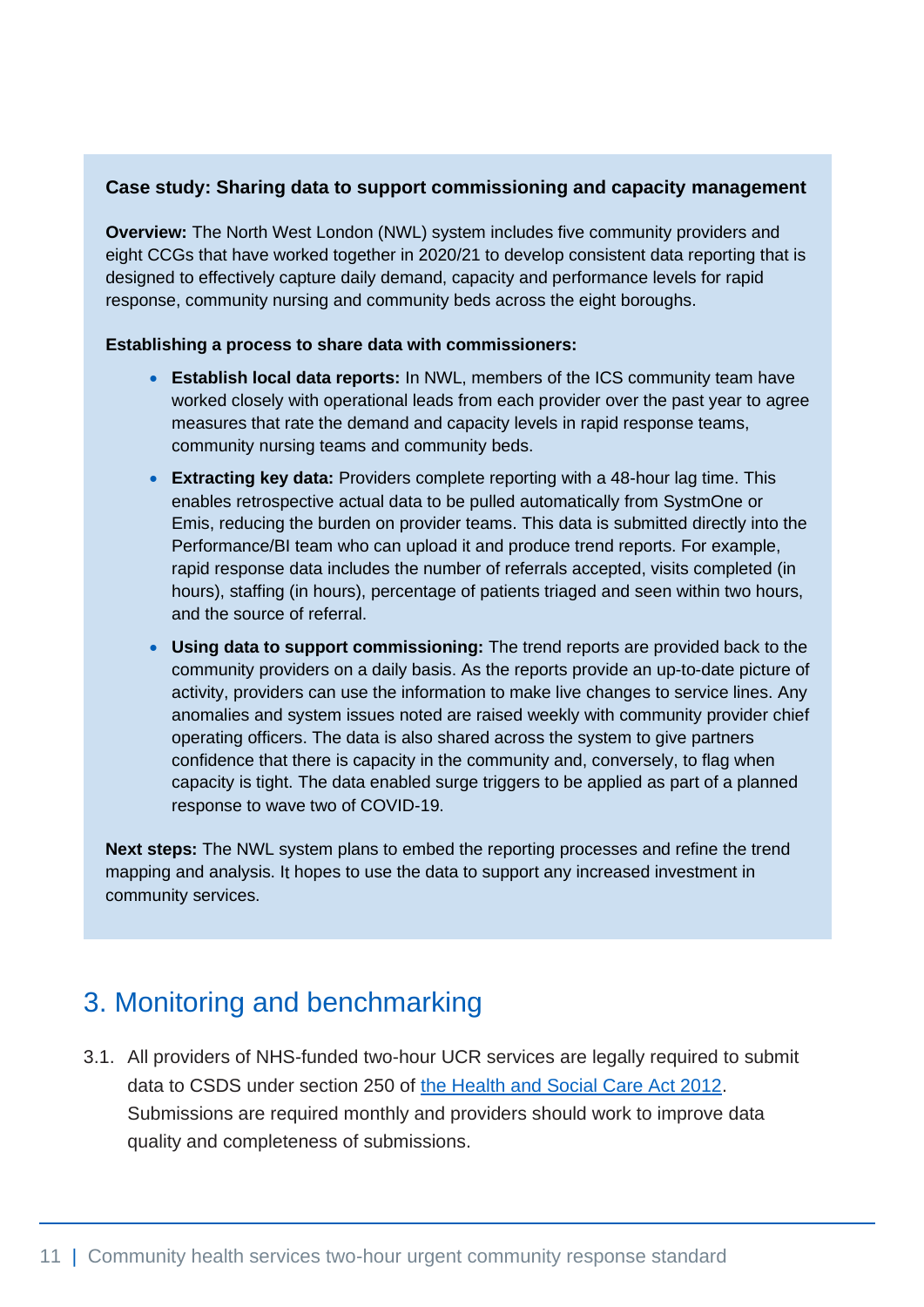- 3.2. All providers and systems are to improve the data quality and completeness in the CSDS as this data will be used to monitor outcomes, system performance and growth in delivery of care. This will give confidence in the two-hour UCR data, which will be published for every provider and ICS as an official statistic, in line with other key NHS performance statistics, from 2022/23.
- 3.3 Monitoring of trajectories provided as part of the 2022/23 planning and contracting round will occur each quarter alongside the legally mandated data submissions to CSDS. NHS England and NHS Improvement regional teams will monitor performance and support ICSs in overcoming data collection and reporting issues.
- 3.4 Regional teams will support ICSs in implementing the two-hour UCR standard and surpassing the minimum threshold of 70% of two-hour UCR demand being met within two hours or less by each provider.

#### **Performance framework for the two-hour guidance: how will we know we are succeeding?**

Performance will be monitored by:

- 1. Consistent delivery of UCR care, ensuring that individuals with any clinical condition/ needs are accepted, in line with this guidance.
- 2. Delivery of services at scale to ensure full coverage across the ICS footprint.
- 3. Delivery of services from 12 hours a day, seven days a week, with extended operating hours where demand necessitates this.
- 4. 70% achievement of the delivery of two-hour UCR care within two hours or less, increasing the number of care contacts. Performance data, taken from CSDS, will be published monthly from April 2022, and all providers and systems are encouraged to make use of the UCR Dashboard (available on the [UCR FutureNHS](https://future.nhs.uk/CommunityHealthServices/view?objectID=29617648) [webpage\)](https://future.nhs.uk/CommunityHealthServices/view?objectID=29617648).
- 5. Submission of robust and reliable data to CSDS.
- 6. Increasing acceptance of referrals from all appropriate sources, especially 111 and 999.

The [System Oversight Framework](https://www.england.nhs.uk/publication/system-oversight-framework-2021-22/) incorporates oversight metrics, applicable to ICSs, CCGs and trusts, will be used to flag potential issues and prompt further investigation of support needs with ICSs, place-based systems and/or individual trusts and commissioners. This include information relating to two-hour UCR and an update will be published in April 2022.

As UCR services mature key impact metrics may include: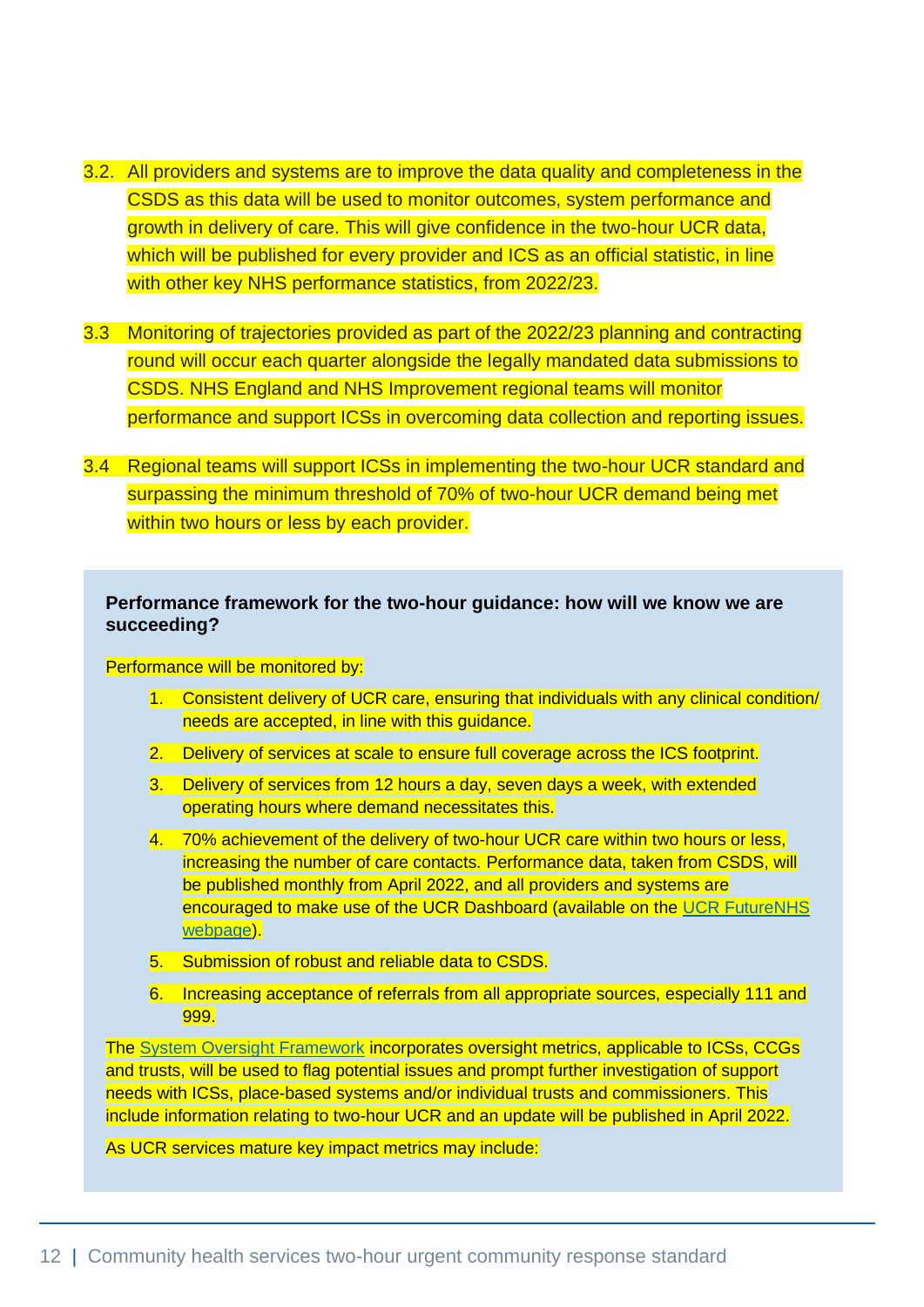- hospital admissions
- inequalities data
- emergency department attendance
- same day emergency care attendance
- ambulance conveyance rates
- NHS111 referrals
- care home referrals
- self-referrals
- onward referrals from the two-hour UCR team.
- 3.6 ICSs must:
	- 3.6.1Implement reporting processes that align to the frequency and detail that is required for reporting of both local and national key metrics.
	- 3.6.2Establish their own monitoring and evaluation plans to maximise the impact of the standard and monitor use of the service to identify potential cohorts who are not benefiting from it. This should include checking geographical coverage, analysing ethnicity data and monitoring patient conditions to identify disparities in access.
	- 3.6.3Monitor call waiting times and the time elapsed from identifying need to receipt of care.
	- 3.6.4Understand wider system impact by working with local hospitals to review records of hospital attendances and admissions to identify patients who could have benefited from a two-hour UCR but did not do so, and then identify the lessons that can be learned from this and potential solutions.

### **Benchmarking**

3.7 During 2022/23, NHS England and NHS Improvement will work with NHS Digital to develop how data can be made available in a more timely way, though tools nationally available for the system. This will support quality improvement and benchmarking of two-hour UCR services locally, regionally and nationally. These are crucial in delivering improvements in patient care, identifying unwarranted variation and demonstrating the impact of community services on managing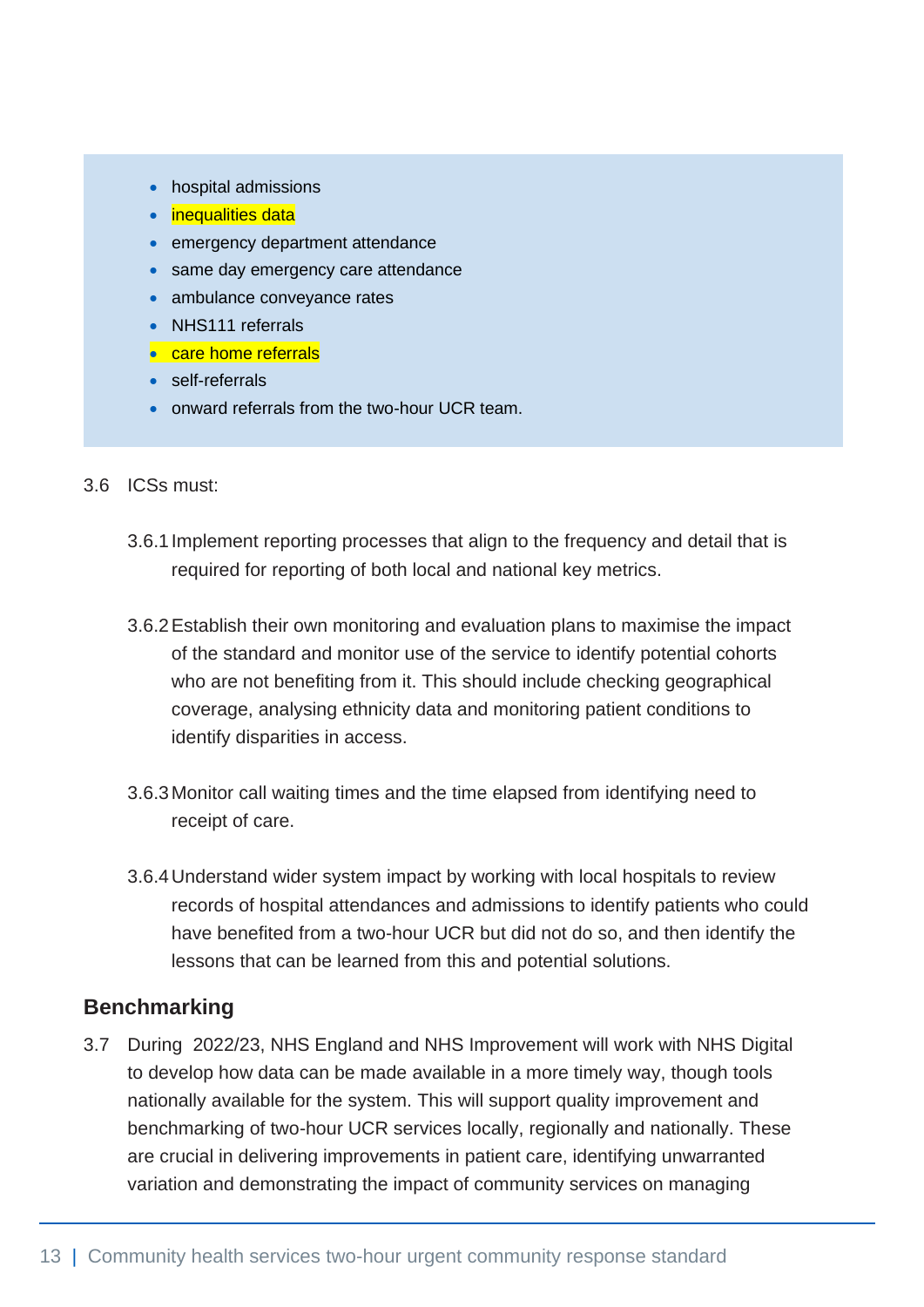patient demand. Further information on this topic and next steps will be included in future versions of this guidance.

### **Challenges and considerations**

3.8. Through working with NHS accelerator sites and other providers of UCR some practical challenges with implementing the standard have been addressed. We will continue to gather tools, solutions and case studies that can help with implementation. These will be shared in webinars and learning events and on the UCR [FutureNHS](https://future.nhs.uk/CommunityHealthServices/view?objectID=16189712) page.

## <span id="page-14-0"></span>Clinical requirements

## <span id="page-14-1"></span>4. What are the criteria for NHS-funded community twohour UCR services?

- 4.1 Community two-hour UCR services are for adults (over the age of 18) and a person should receive a community NHS two-hour response if the following characteristics are present:
	- The person is experiencing a crisis which can be defined as a sudden deterioration in their health and wellbeing.
	- The crisis may have been caused by a stressor event which has led to an exacerbation of an existing condition or the onset of a new condition or significant deterioration in clinical state or baseline functioning.
	- This health or social care need requires urgent treatment or support within two hours and can be safely delivered in the home setting.
- 4.2 The crisis may be due to:

#### 4.2.1 **A clinical condition such as:**

- a new or acute problem (such as an infection)
- an exacerbation of a chronic condition, where the condition can be safely treated out of hospital, but its functional consequences may mean that the individual is at risk of hospital admission.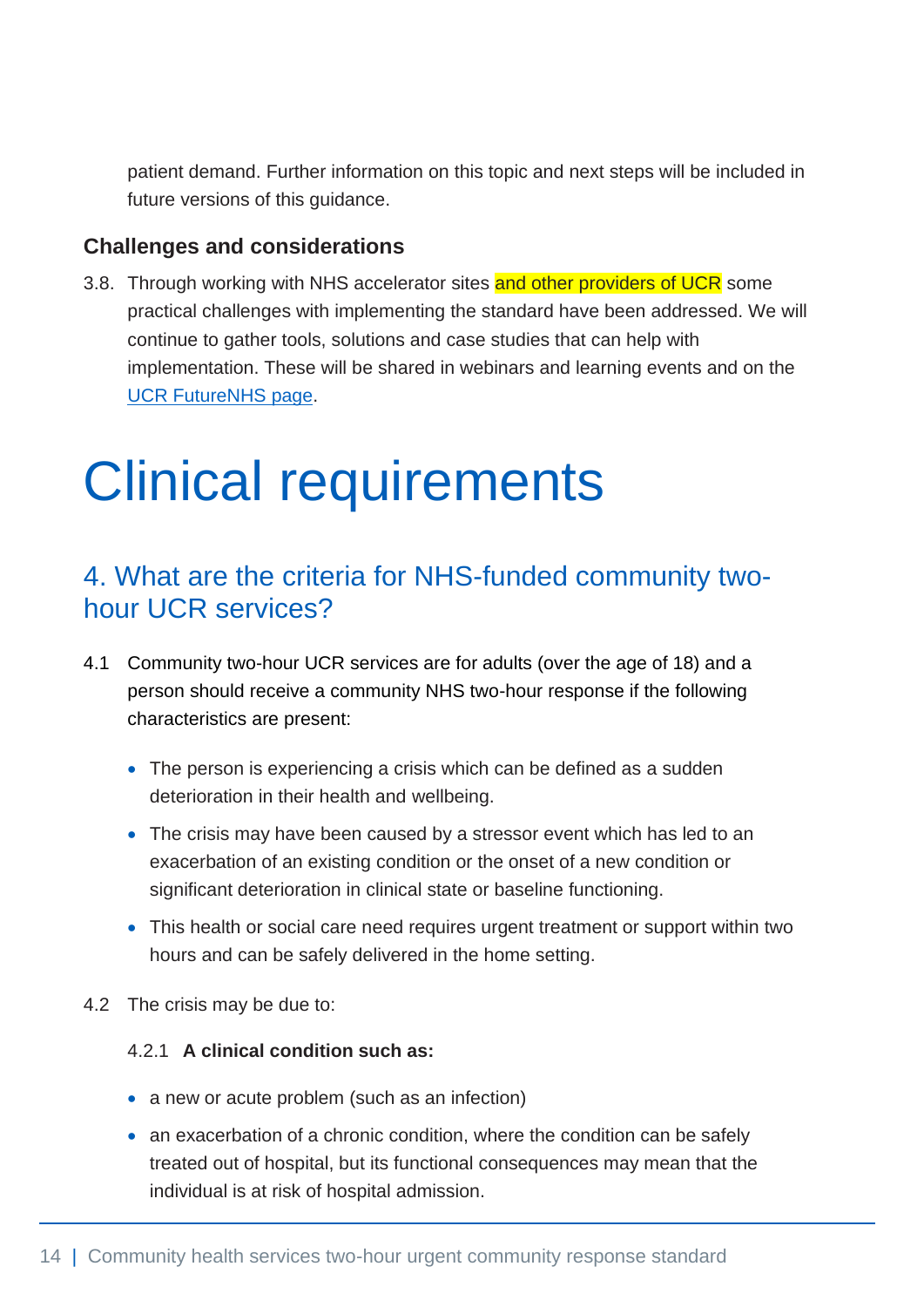- 4.2.2 **Serious illness where treatment at home is in keeping with the person's wishes as part of a pre-agreed treatment escalation plan, such as:**
	- A patient in receipt of palliative care who may in a crisis wish to be treated at home or usual place of residence as part of a pre-agreed treatment escalation plan rather than be admitted to hospital. This will be with the full understanding that the same level of diagnostics and support may not be provided in the community.

### 4.2.3 **A social crisis such as:**

- A breakdown of unpaid carer arrangements which causes an immediate health risk to an individual, eg if their main carer is admitted to hospital or if carer stress is causing a breakdown in ability to provide safe health and care support.
- Local authorities have a responsibility to respond to people experiencing a social care crisis.<sup>4</sup>

## <span id="page-15-0"></span>5. What differentiates a two-hour response from other types of responses?

- 5.1. A two-hour response is typically required when a person is at risk of admission (or re-admission) to hospital due to a 'crisis' and they are likely to attend hospital within the next two to 24 hour without intervention to prevent further deterioration and to keep them safe at home.
- 5.2. Where a person does not require a response within two hours, they should receive care within the timescales they require and be supported to remain safely at home with appropriate services. The associated data should be collected as described in the [CSDS technical guidance,](https://www.england.nhs.uk/coronavirus/publication/urgent-community-response-two-hour-and-two-day-response-standards-2020-21-technical-data-guidance/) but these responses are not counted as part of the national standard. Full submission of data to CSDS will give an understanding of the volume of this activity.

<sup>4</sup> The Care Act 2014 specifies that local authorities must provide or arrange services that help prevent people developing needs for care and support or delay people deteriorating such that they would need ongoing care and support. [Department of Health and Social Care \(2016\) Care Act Factsheet 1: General](https://www.gov.uk/government/publications/care-act-2014-part-1-factsheets/care-act-factsheets)  [responsibilities of local authorities: prevention, information and advice, and shaping the market](https://www.gov.uk/government/publications/care-act-2014-part-1-factsheets/care-act-factsheets) of care and [support services](https://www.gov.uk/government/publications/care-act-2014-part-1-factsheets/care-act-factsheets)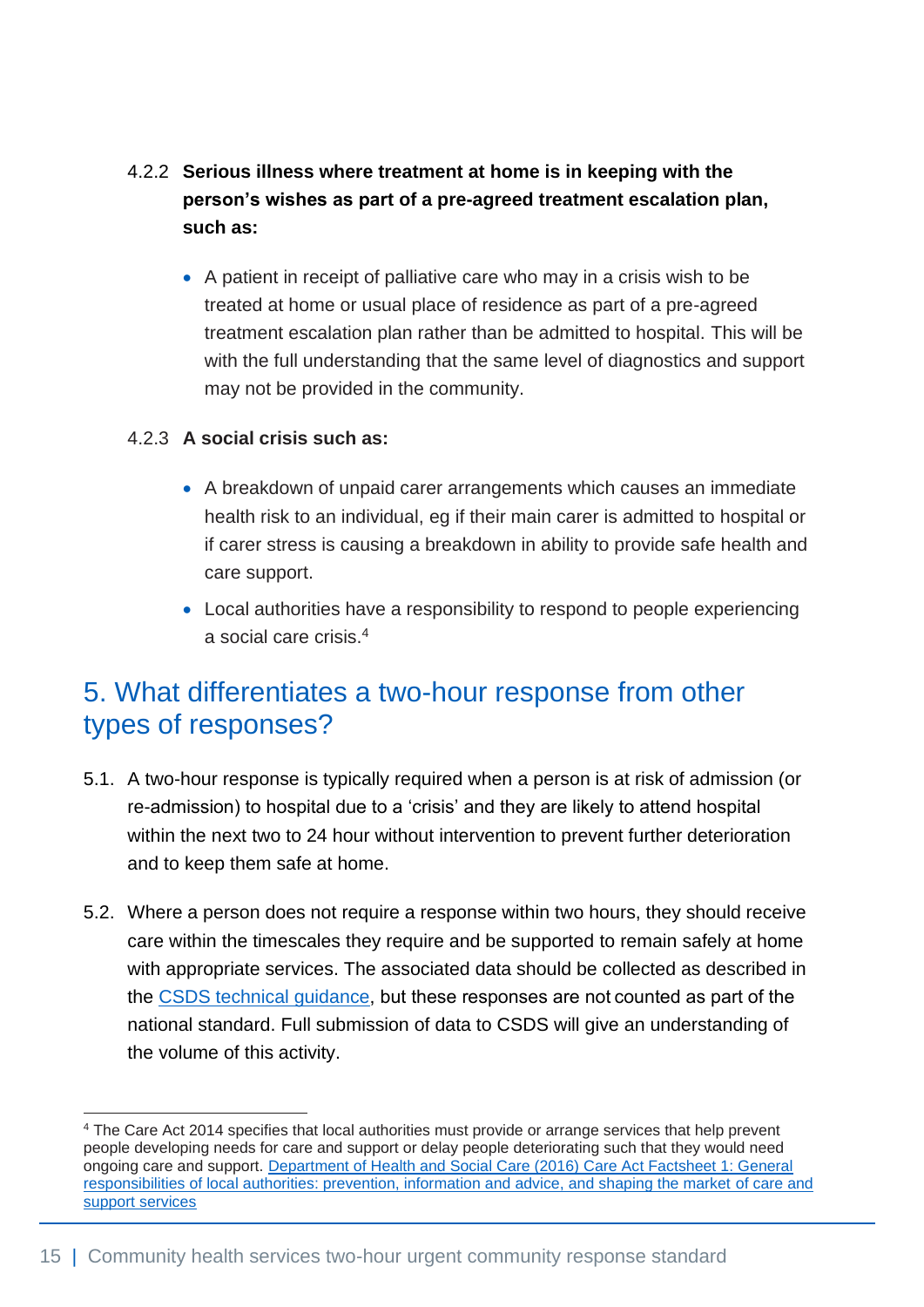## <span id="page-16-0"></span>6. Typical inclusion and exclusion criteria

6.1 The person:

| <b>Inclusion</b>                                                                                                                                                                                                                                                                                                                                                                                       | <b>Exclusion</b>                                                                                                                                                                                                                                                                                                                             |
|--------------------------------------------------------------------------------------------------------------------------------------------------------------------------------------------------------------------------------------------------------------------------------------------------------------------------------------------------------------------------------------------------------|----------------------------------------------------------------------------------------------------------------------------------------------------------------------------------------------------------------------------------------------------------------------------------------------------------------------------------------------|
| • Over 18 years.<br>• Is living in their own home or a<br>residential/care home setting.<br>• Is in a crisis (as defined above) and<br>needs intervention within two hours to<br>stay safely at home/usual place of<br>residence and avoid admission to<br>hospital.<br>• Is living with dementia $-$ best practice is<br>to share responsibility for care with<br>older people's mental health teams. | Is acutely unwell or injured, requiring<br>emergency care intervention and<br>admission into an acute hospital bed.<br>Is experiencing a mental health crisis<br>and requires referral/assessment by a<br>specialist mental health team.*<br>Needs acute/complex diagnostics and<br>clinical intervention for patient safety in<br>hospital. |

\* Exclusion applies to people with functional mental health crises and no co-occurring urgent physical needs. In these instances, specialist NHS and adult social care mental health crisis services should respond (NHS England and NHS Improvement are expected to set out separate waiting time expectations for urgent mental health crisis response).

6.2 The exclusion criteria above should be applied unless a treatment escalation plan, advance care plan<sup>5</sup> or advance decision to refuse treatment<sup>6</sup> is in place which states the person wishes for treatment to be delivered in their usual place of residence; or where the family have a lasting power of attorney for health and welfare,<sup>7</sup> the patient no longer has capacity to make decisions and the family wish for treatment at home.

**Professional judgement should always be used to decide if a person needs a two-hour NHS UCR, or more than two hours, and should take into consideration co-morbidities and the complexity of a person's needs. Where a multidisciplinary response is required, partners in the service should agree that the response is the most appropriate.** A twohour UCR will not always be appropriate and entry into a service should be determined on a case-by-case basis. Where an exclusion criterion is used, the two-hour UCR team should work to find alternative NHS support for the person being referred, rather than simply rejecting a referral.

<sup>5</sup> [Gold Standards Framework \(2018\) Advance care Planning.](https://www.goldstandardsframework.org.uk/advance-care-planning#:~:text=%E2%80%98Advance%20care%20planning%E2%80%99%20%28ACP%29%20is%20the%20term%20used,about%20their%20future%20wishes%20and%20priorities%20for%20care.) 

<sup>&</sup>lt;sup>6</sup> NHS (2020[\) Advance decision \(living will\).](https://www.nhs.uk/conditions/end-of-life-care/advance-decision-to-refuse-treatment/)

<sup>7</sup> [Lasting power of attorney: acting as an attorney: Health and welfare attorneys.](https://www.gov.uk/lasting-power-attorney-duties/health-welfare)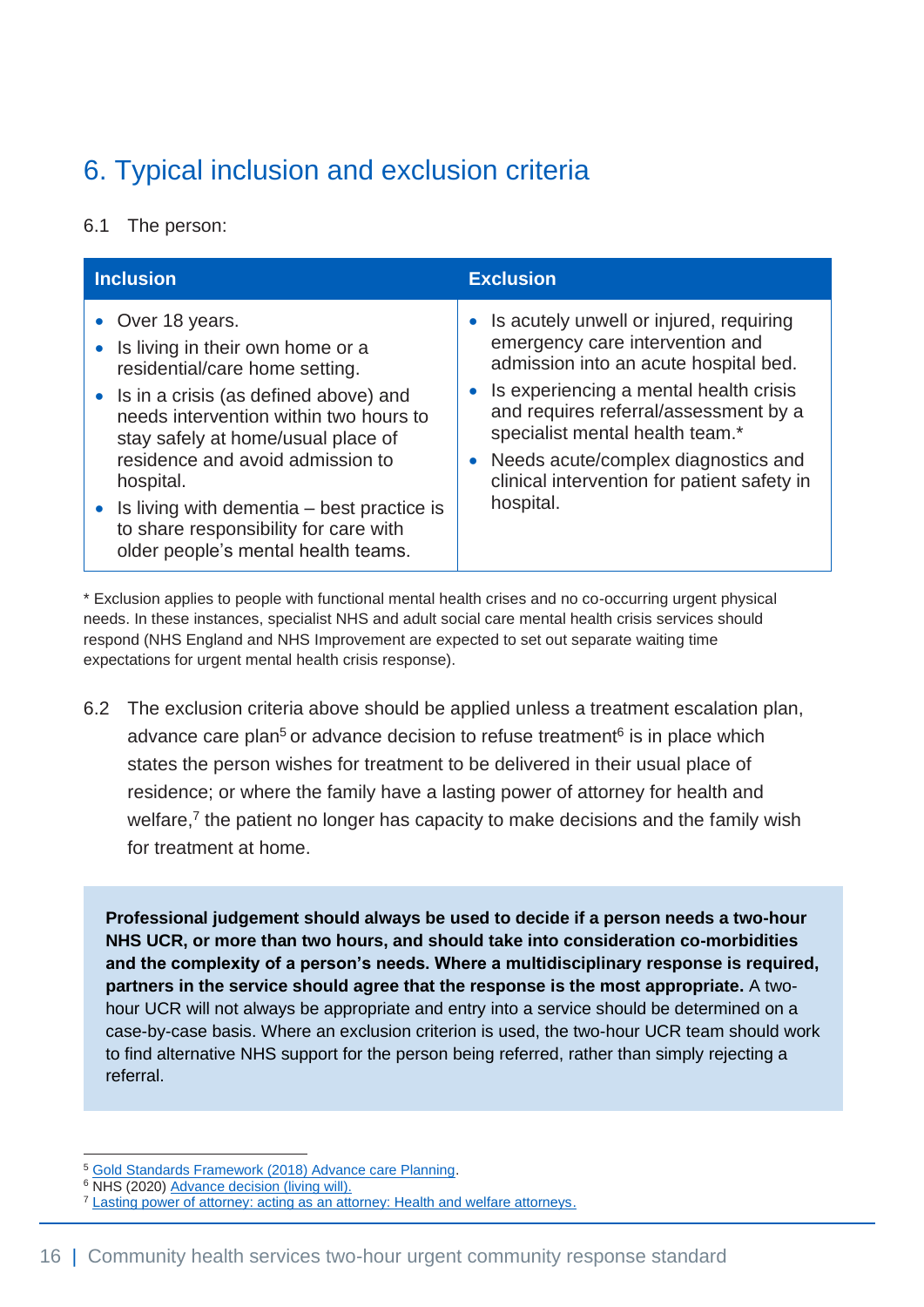## <span id="page-17-0"></span>7. Common clinical conditions or needs

7.1. The following list is **not** meant to be exhaustive or used to exclude patients. These are common clinical conditions or needs that may lead to a patient requiring a twohour response in a **crisis**. All UCR services, however configured, are expected to provide this care as a minimum.

| <b>Condition/need</b>                                           | <b>Supportive definition</b>                                                                                                                                                                                                                                                                                                                                                          |
|-----------------------------------------------------------------|---------------------------------------------------------------------------------------------------------------------------------------------------------------------------------------------------------------------------------------------------------------------------------------------------------------------------------------------------------------------------------------|
| <b>Fall</b>                                                     | With no apparent serious injury, including to the head, back, hip, or<br>where able to rule out a fracture, and where there has been no loss<br>of consciousness, <sup>8</sup> but where care/support is required within two<br>hours to prevent hospital admission.                                                                                                                  |
|                                                                 | 'Level 2' patients as defined in the Falls Response Governance<br><b>Framework for NHS Ambulance Trusts falls response model should</b><br>be responded to and supported by UCR teams. Lifting equipment<br>and manual handling aids should be available to UCR teams to help<br>a person who has fallen and needs support to get up from the floor.                                  |
| <b>Decompensation of</b><br>frailty                             | A frailty-related condition which may result in loss of strength,<br>speed, energy, activity, muscle mass, resilience to minor health<br>strains and subsequent loss of independence. <sup>9</sup><br>Decompensation caused by a minor stressor event, such as a<br>urinary tract infection (UTI), which can cause a sudden or<br>disproportionate decline in function. <sup>10</sup> |
| <b>Reduced function/</b><br>deconditioning/<br>reduced mobility | The person may have a gradual change in functional ability or ability<br>to manage at home and with activities of daily living. <sup>11</sup> Mobility loss<br>can also be sudden, leading to an acute need.                                                                                                                                                                          |
| <b>Palliative/end-of-life</b><br>crisis support                 | If core palliative/end-of-life care services are not available to<br>respond, a two-hour UCR service will help maintain a person close<br>to the end of their life at home, offering symptom control/pain relief<br>in line with a person's wishes. <sup>12</sup>                                                                                                                     |
| <b>Urgent equipment</b><br>provision to support                 | Alongside an assessment, makes a person safe and optimises<br>functional ability to support prevention of admission. A person                                                                                                                                                                                                                                                         |

8 NICE (2017) [Falls in older people. Quality Standard 86 \[QS86\].](https://www.nice.org.uk/guidance/qs86)

- <sup>9</sup> Frailty Prevention (2015) [What is frailty?](https://www.frailtyprevention.co.uk/what-is-frailty.html)
- <sup>10</sup> Clegg A, Young J (2011) [The frailty syndrome.](http://www.rcpjournals.org/content/11/1/72.abstract) *Clin Med J* 11(1): 72.
- <sup>11</sup> British Geriatric Society (2021) [Silver Book II: Geriatric syndromes.](https://www.bgs.org.uk/resources/silver-book-ii-geriatric-syndromes)
- <sup>12</sup> NICE (2017) [End of life care for adults.](https://www.nice.org.uk/guidance/QS13)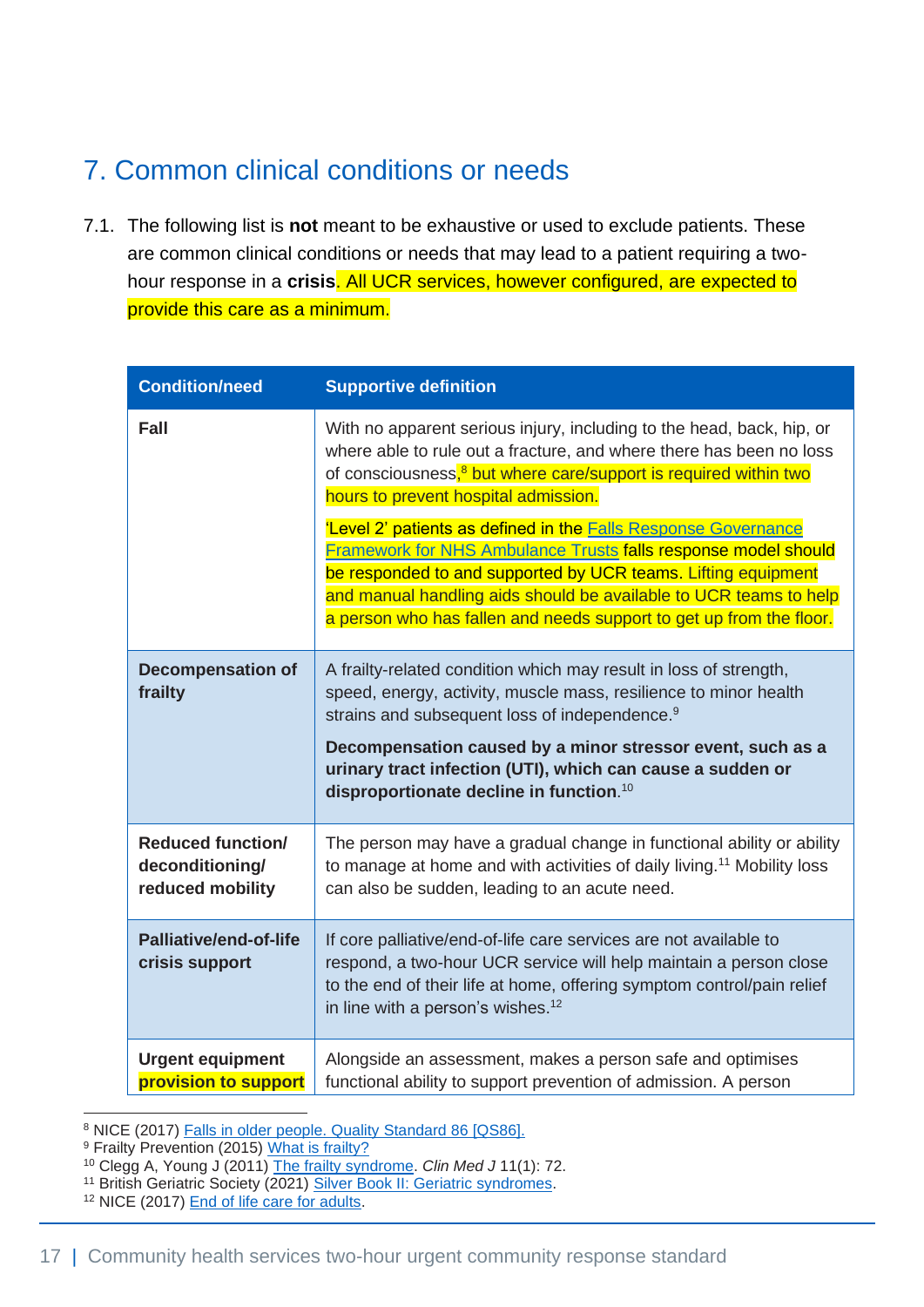| <b>Supportive definition</b>                                                                                                                                                                                                                                                                                                                                                                                                                                                                                                                                                                                                                                                                                                                              |
|-----------------------------------------------------------------------------------------------------------------------------------------------------------------------------------------------------------------------------------------------------------------------------------------------------------------------------------------------------------------------------------------------------------------------------------------------------------------------------------------------------------------------------------------------------------------------------------------------------------------------------------------------------------------------------------------------------------------------------------------------------------|
| should be made safe and ongoing care provided where appropriate<br>by reablement or rehabilitation services.                                                                                                                                                                                                                                                                                                                                                                                                                                                                                                                                                                                                                                              |
| Increased or new confusion, acute worsening of dementia and/or<br>delirium (excluding sepsis requiring hospital admission <sup>13,14</sup> ). The<br>patient should be assessed and physical health needs managed to<br>establish the cause (e.g. UTI, cellulitis, pneumonia) so that their<br>needs are managed safety at home. <sup>15</sup>                                                                                                                                                                                                                                                                                                                                                                                                            |
| Where a person has a blocked catheter and/or pain from a catheter-<br>related issue and is at risk of harm and has a very high risk of<br>admission to hospital. Where a district nurse service does not have<br>the capacity to respond or is part of the explicit function of the two-<br>hour UCR team.                                                                                                                                                                                                                                                                                                                                                                                                                                                |
| <b>Examples of this include urgent injections and where</b> the person has<br>experienced a hypoglycaemic episode (now resolved) or where<br>blood sugar management is a concern and the person is at risk of<br>hospital admission as a result (excluding sepsis requiring hospital<br>admission <sup>16</sup> hyperglycaemia/ketoacidosis).                                                                                                                                                                                                                                                                                                                                                                                                             |
| Provide healthcare where a carer who meets a person's healthcare<br>needs is no longer able to do this and the person they care for now<br>requires a two-hour UCR.<br>Where two-hour UCR teams identify social care needs rather than<br>healthcare needs - for example, where carer stress means a carer<br>is unable to provide safe care or where either the carer or cared for<br>person is experiencing abuse or neglect - they should:<br>make an urgent referral to the relevant service where the two-<br>hour UCR team does not have Care Act 2014 responsibilities<br>provide care in line with the Care Act 2014 where the two-hour<br>UCR team does have Care Act responsibilities<br>work jointly with local authorities or care providers. |
|                                                                                                                                                                                                                                                                                                                                                                                                                                                                                                                                                                                                                                                                                                                                                           |

7.2. Where a response is not needed within two hours, the individual should receive an appropriate and timely response in line with a 'no wrong door' approach with the

<sup>&</sup>lt;sup>13</sup> Sepsis Trust (2020) [Sepsis Screening Tool Community Nursing.](https://sepsistrust.org/wp-content/uploads/2020/08/Sepsis-Community-12-Version-1.3.pdf)

<sup>14</sup> NICE (2017) [Sepsis: recognition, diagnosis and early management. NG51.](https://www.nice.org.uk/guidance/ng51)

<sup>&</sup>lt;sup>15</sup> British Geriatric Society (2021) [Silver Book II: Geriatric syndromes.](https://www.bgs.org.uk/resources/silver-book-ii-geriatric-syndromes)

<sup>&</sup>lt;sup>16</sup> Sepsis Trust (2020) [Sepsis-Community-12-Version-1.3.pdf \(sepsistrust.org\)](https://sepsistrust.org/wp-content/uploads/2020/08/Sepsis-Community-12-Version-1.3.pdf)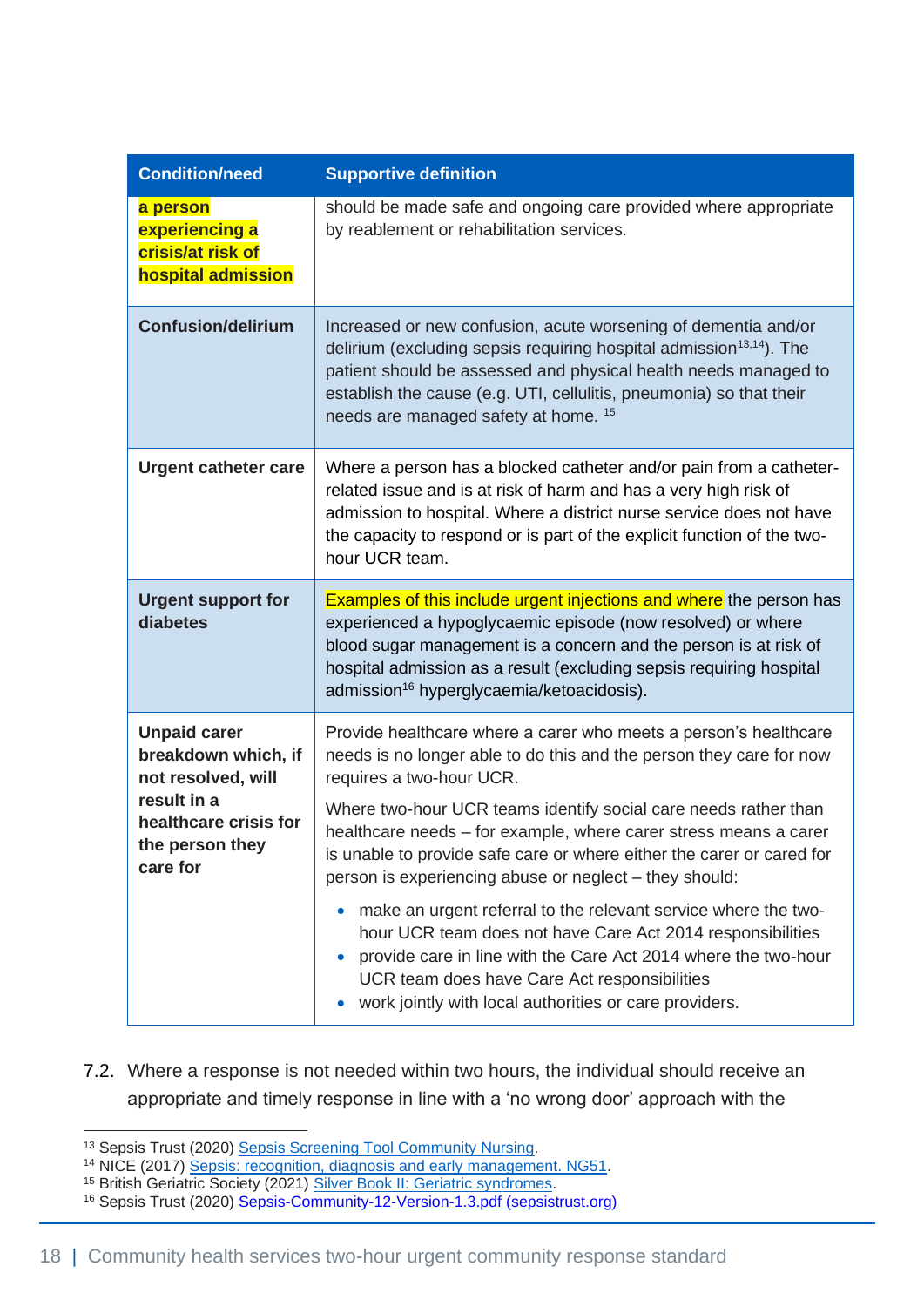aim of meeting a person's need. This will require close partnership working with health and social care services, as well as voluntary and community sector support.

## <span id="page-19-0"></span>8. Referral and assessment processes

8.1. Referrals to two-hour UCR services will come from a variety of sources. Figure 1 below shows the current referral routes **into UCR services.** 

Telephone or Electronic Accident and Emergency Department Access Service (including Minor Injuries Units and Walk In Centres) Self referral  $0%$ 4% 20% **Acute Hospital** Inpatient/Outpatient þ Department 8% **Ambulance Service Local Authority**  $5%$ Social Services Care Home 6% Hospice 1% Carer/Relative 10% **General Medical** Community Health **Practitioner Practice** Service 28% (same or other Health Care Provider) 14%

**Figure 1: Referral routes into two-hour UCR services October 2021**

8.3 We anticipate that over time as pathways become more established that an increasing number of referrals will come from NHS111, same day emergency care, ambulance services and self-referrals (Figure 2).

#### **Figure 2: Anticipated referral routes into two-hour UCR services**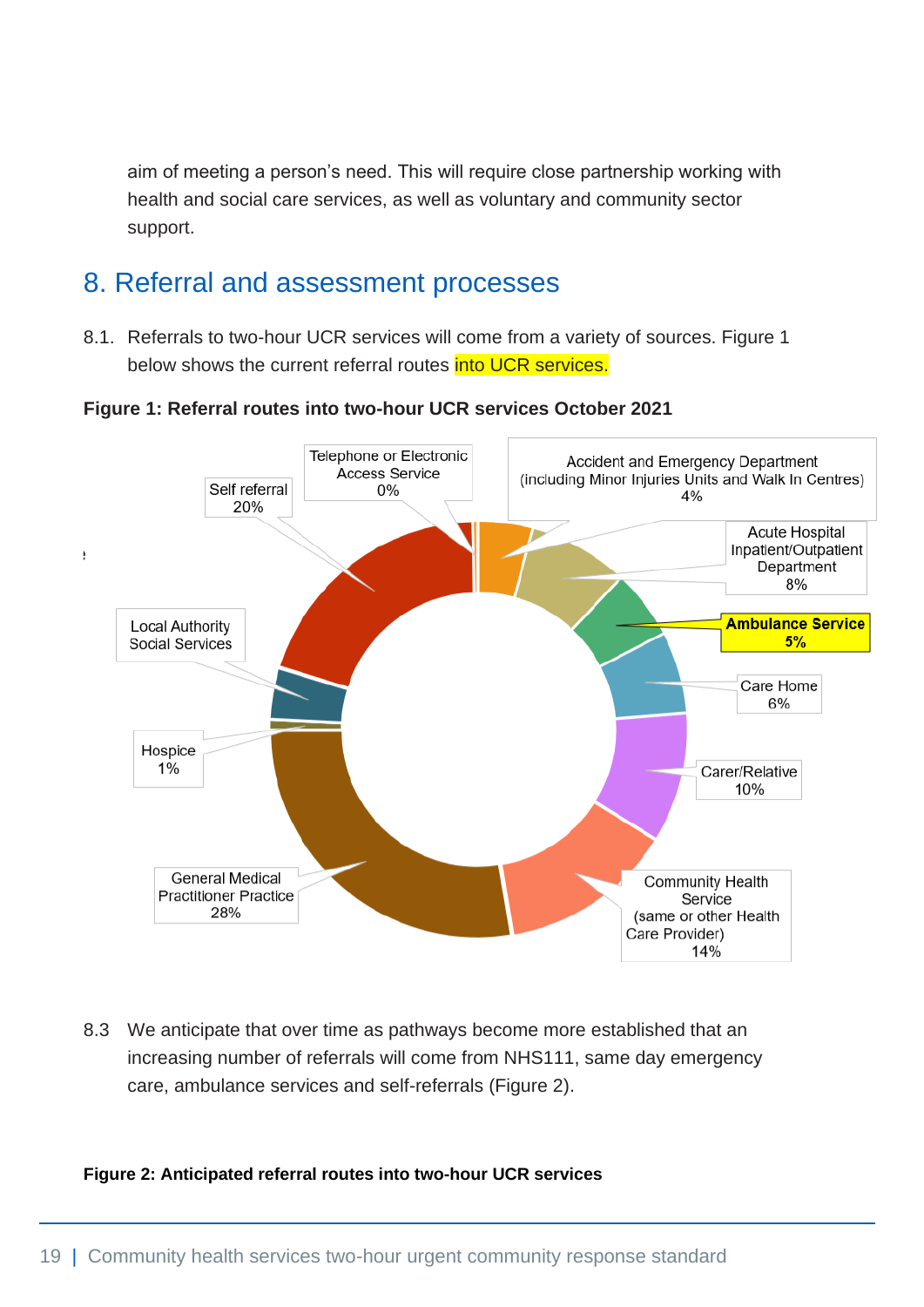

- 8.3 Providers of a two-hour UCR must work in partnership with their local ambulance trust to ensure appropriate patients who call 999 are redirected to UCR teams. Further guidance will be published and tools to support this work are available on the [UCR FutureNHS](https://future.nhs.uk/CommunityHealthServices/view?objectID=30923184) page.
- 8.4 Providers of a two-hour UCR must also work with technology enabled care (TEC) companies (providers of pendant alarms), local authorities, ICSs and place-based partnerships to take local actions to allow access to appropriate local pathways, for a response as an alternative to 999.
- 8.5 This work will require commitment from key stakeholders including:
	- local authorities
	- UCR services
	- pendant alarm providers locally and nationally
	- community services
	- ambulance services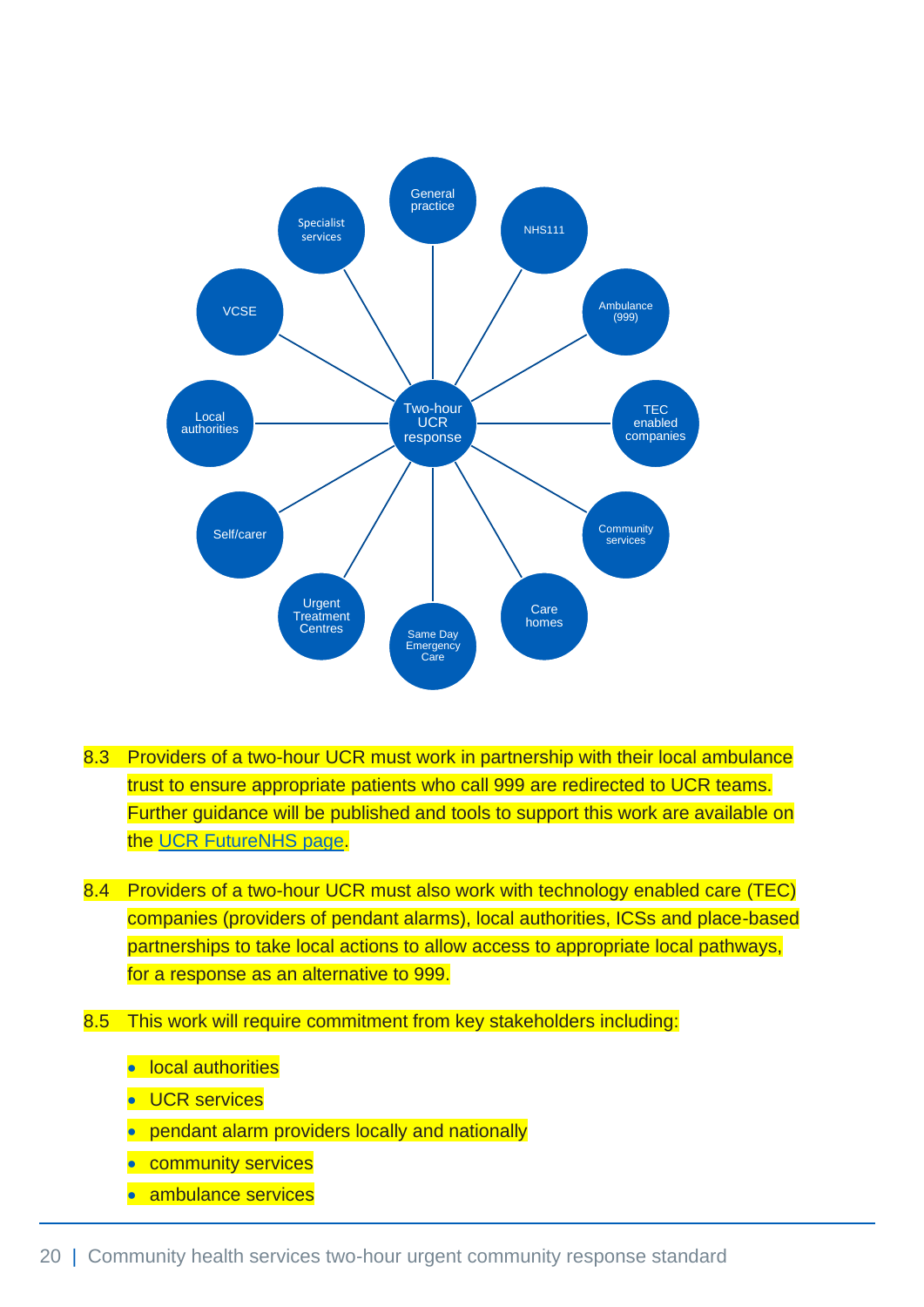- **•** primary care
- voluntary community and social enterprise sector
- regional UEC leads
- **directory of service (DoS) leads.**

Detailed resources to support this work are available on the [UCR FutureNHS](https://future.nhs.uk/CommunityHealthServices/view?objectID=16189712) [page.](https://future.nhs.uk/CommunityHealthServices/view?objectID=16189712)

- 8.6 Providers and systems should regularly analyse referral and demand data (for two-hour and wider local services) and conduct case reviews with partner organisations to understand current patterns and to shape pathways to ensure impact on admissions avoidance, unnecessary escalations and conveyances. This is likely to increase referrals from UEC, ambulance, NHS111 and technologyenabled service pathways, and prioritise cases where risk of admission is highest.
- 8.7 The volume of referrals is anticipated to grow and the proportion of referrals is expected to increase from other sources, such as NHS111.
- 8.8 The following actions will support providers to increase referrals from the key sources outlined above. Further steps will likely be needed to ensure a streamlined referral process is developed.
	- Collaborative working with other providers, ICS leads, DoS leads and commissioners. This will also include care home leads, NHS England and NHS Improvement regional ageing well leads, NHS111 providers and local 999 ambulance trusts.
	- Adding (profiling) the two-hour UCR service to the DoS, which is regularly updated. This is supported by commissioners.
	- Exploring digital solutions to enable the seamless transfer of information between services and organisations. Secure email may initially be used until interoperability between systems develops.
	- The sharing of service information, including case studies, to help referring clinicians understand two-hour UCR service capability and with the referral of appropriate patients.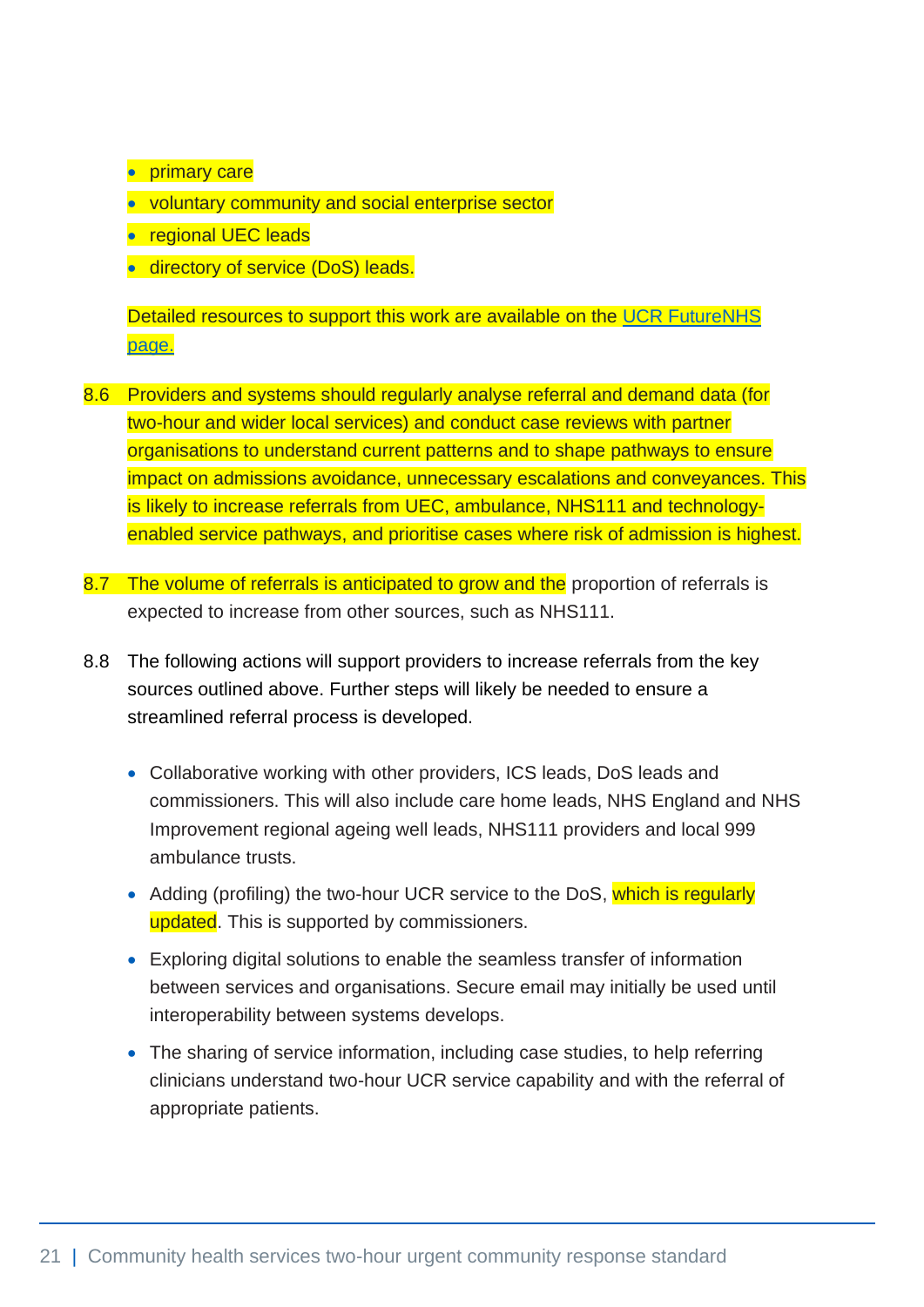- 8.9 All two-hour UCR services should have established processes to correctly prioritise and schedule a person into the right care. There should be appropriate systems and processes in place to:
	- ensure appropriate skills and expertise of the assessment team
	- escalate cases where needed
	- monitor call waiting and initial assessment times
	- ensure patients receive timely and appropriate care.
- 8.10 In line with best practice, some services find it beneficial to use trusted assessor principles<sup>17</sup> both within and across teams and organisations. These enable another professional's judgement to determine that a two-hour response is necessary and for the two-hour UCR service to respond. This requires a common understanding of two-hour UCR service capability across places and ICSs and can help reduce the need for multiple assessment activity and provide a seamless service.

## <span id="page-22-0"></span>9. Two-hour UCR assessment and intervention

9.1. The following is a non-exhaustive list of the common assessments, screening tools and interventions typically undertaken/used by two-hour UCR teams for a person in their home or usual place of residence.

#### **Activities and tools to support assessment and diagnosis:**

- make the person/situation safe, provide reassurance and consider any capacity, consent or safeguarding concerns, escalating to appropriate services as required
- holistic history including review of clinical records to understand medical history and presenting issue
- clinical observations, including blood pressure and oxygen saturations
- calculation of [NEWS2](https://www.rcplondon.ac.uk/projects/outputs/national-early-warning-score-news-2) (national early warning score) as part of the wider assessment to quickly identify deterioration and to support care decisions or escalation
- blood, urine and other diagnostics

<sup>17</sup> NHS Improvement (2017) [Developing trusted assessment schemes: Essential elements.](https://improvement.nhs.uk/resources/developing-trusted-assessment-schemes-essential-elements/)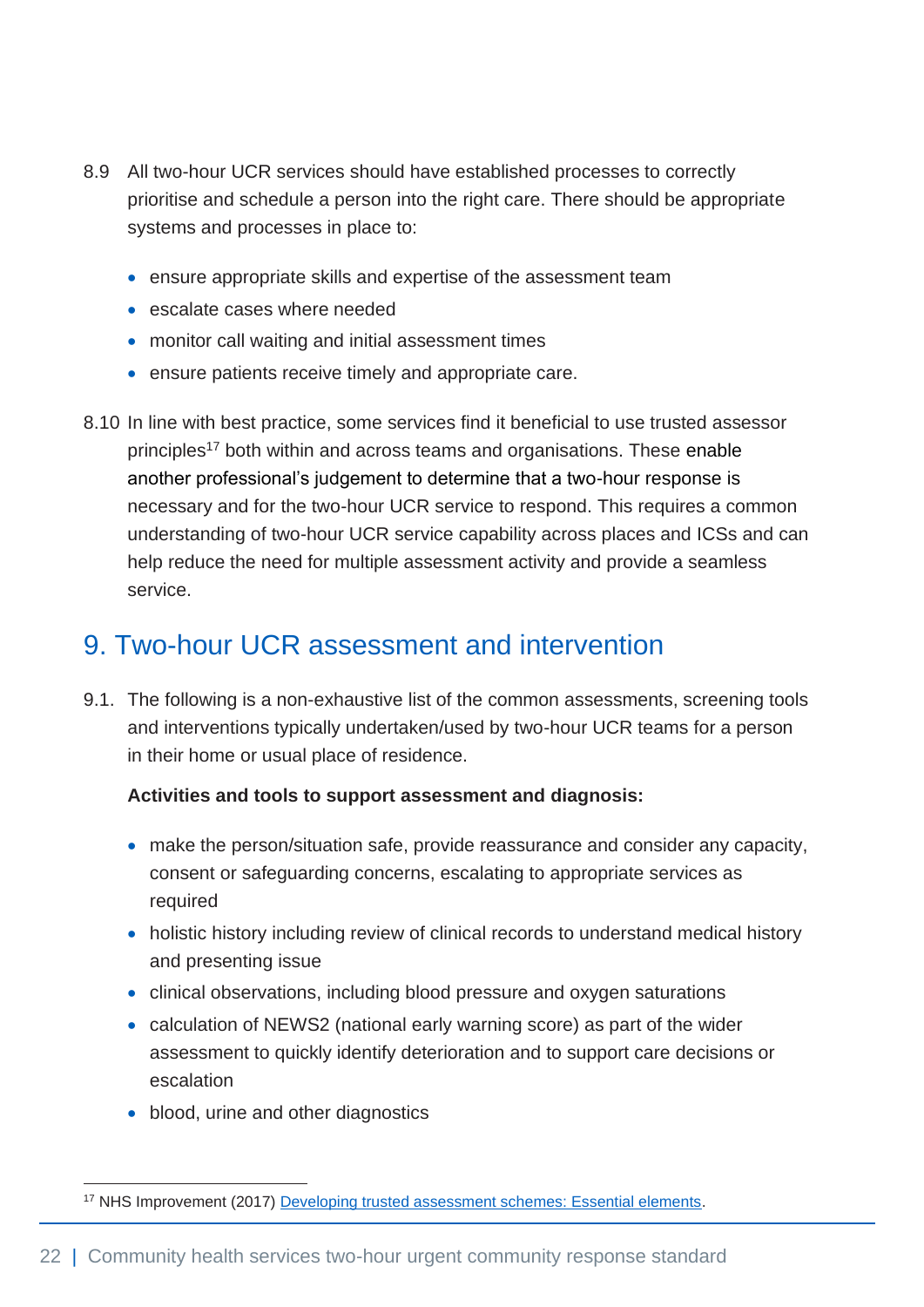- assessment and provision of equipment to make a person safe at home and support/maintain independence
- $\bullet$  medicines optimisation assessment<sup>18</sup>
- symptom assessment
- administration of medication, to resolve immediate crisis, including nebuliser therapy for chronic obstructive pulmonary disease/asthma exacerbation.

#### **Screening tools:**

- nutrition assessment, e.g. [Malnutrition Universal Screening Tool \(MUST\)](https://www.bapen.org.uk/pdfs/must/must_full.pdf)
- risk of developing pressure sores, e.g. [Waterlow](http://www.judy-waterlow.co.uk/downloads/Waterlow%20Score%20Card-front.pdf) or [Braden](http://www.healthcareimprovementscotland.org/programmes/patient_safety/tissue_viability_resources/braden_risk_assessment_tool.aspx) score
- frailty, e.g. [Rockwood clinical frailty score](https://nhsengland.sharepoint.com/sites/DischargeandCommunityCell2/Shared%20Documents/06.%20Urgent%20Community%20Response/11.%202hr%20Clinical%20Framework%20Project/Final%20draft%20of%20the%20document%20and%20final%20stakeholder%20feedback/1.%20LATEST%20DRAFT%20OF%20THE%20DOCUMENT/Rockwood%20clinical%20frailty%20score)
- delirium, e.g. [4AT](https://www.the4at.com/) (Rapid test for delirium).

#### **Interventions that may be required in the first 48 hours:**

- prescription and delivery of appropriate care interventions to support nutrition, personal hygiene, continence, wound care, mobility and rehabilitation to regain or optimise functioning, etc.
- prescription and/or administration of medication for pain or symptom relief
- catheter care to relieve immediate discomfort
- antibiotic prescribing, including intravenous antibiotics as skills allow.
- 9.2. All services delivering two-hour UCR care should aspire to undertake point of care (POC) testing at a patient's side. Where POC testing is not yet readily available, teams should ensure they are able to access advanced diagnostics, to support clinical decision-making, risk management and ongoing care planning.

## <span id="page-23-0"></span>10. Workforce and workforce development

- 10.1 Different models are used to deliver two-hour UCR care. Typically, provision includes the use of a flexible workforce who are deployed according to each person's needs. Two-hour UCR teams commonly include:
	- registered nurses (including district nurses)

<sup>18</sup> NICE (2015) [Medicines optimisation: the safe and effective use of medicines to enable the best](https://www.nice.org.uk/guidance/ng5)  [possible outcomes](https://www.nice.org.uk/guidance/ng5).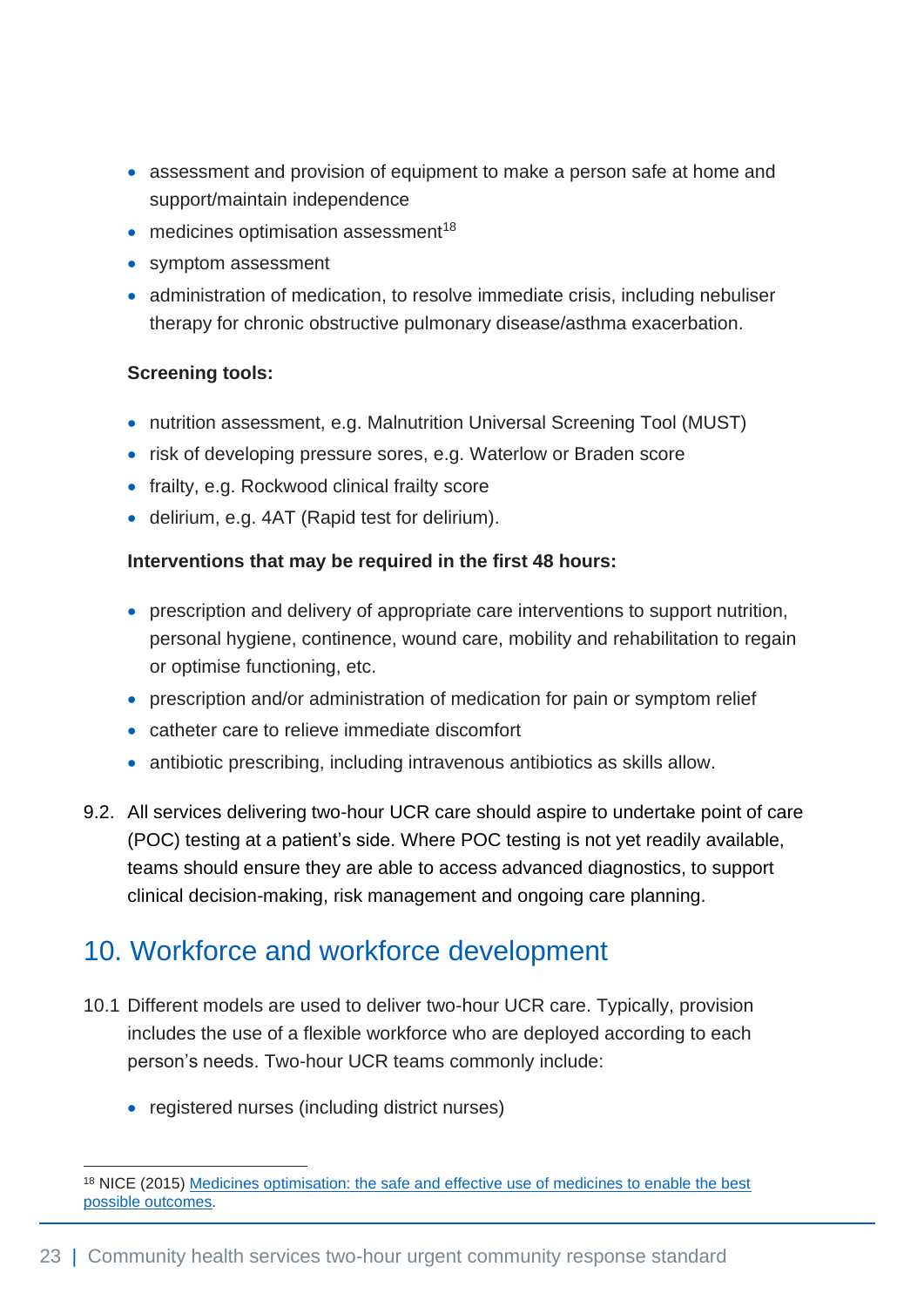- advanced clinical practitioners (from a range of professional backgrounds including allied health professionals and nurses)
- physiotherapists
- occupational therapists
- health and care support staff
- social workers
- paramedics.
- 10.2 Teams should be supported by other relevant professionals including GPs, geriatricians, social care teams, mental health, learning disability and autism workers, paramedics and voluntary sector organisations.
- 10.3 A system-wide approach should ensure collaboration to share workforce skills and expertise in the best interests of system-wide change, e.g. by making senior frailty and learning disability experts available to provide expert resource to two-hour UCR teams.
- 10.4 Commissioners and providers should ensure that they have the appropriate workforce and skill mix in place to deliver two-hour UCR care and meet local population needs and that teams have access to the following skills, training, tools and support. They should also support newly qualified professionals, students and higher education institutions to develop the necessary skills needed for a career in community two-hour UCR services.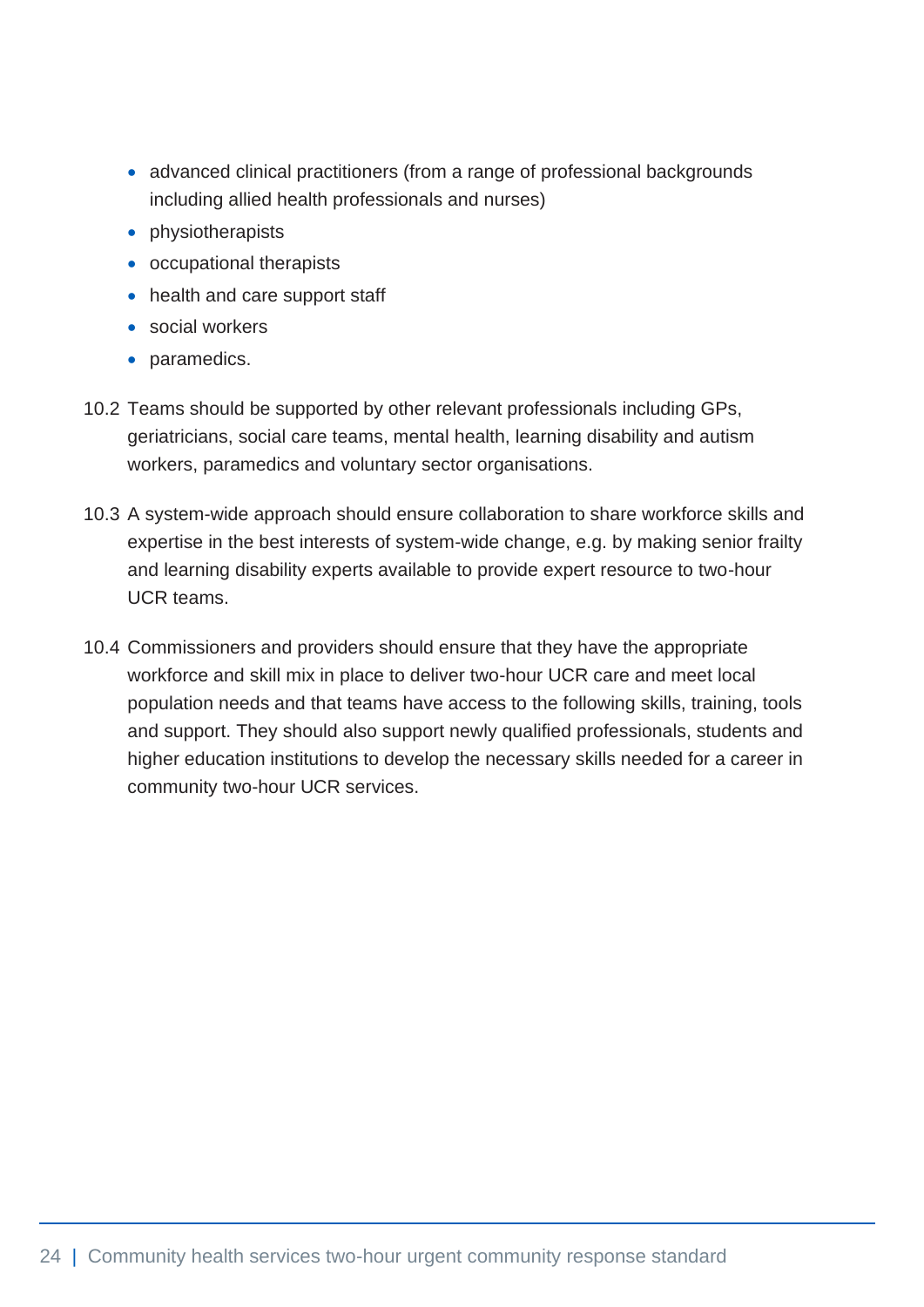| <b>Advanced clinical</b><br>practice                    | Teams should be supported to develop and implement advanced clinical<br>practice skills, in line with HEE guidance, <sup>19</sup> and have access to:<br>• Advanced clinicians who have the skills, knowledge and experience<br>to make complex clinical decisions, sometimes in the face of<br>uncertainty and varying levels of risk, and have a high degree of<br>autonomy and accountability (e.g. a community geriatrician, district<br>nurse or GP with a special interest). This will include the ability to<br>make a working diagnosis of the underlying cause of the crisis.<br>Other specialties, such as hospital-based diagnostics or community<br>diagnostic hubs, phlebotomy, prescribers and 'hot clinics', so that<br>people can be diagnosed quickly if needed. |
|---------------------------------------------------------|-----------------------------------------------------------------------------------------------------------------------------------------------------------------------------------------------------------------------------------------------------------------------------------------------------------------------------------------------------------------------------------------------------------------------------------------------------------------------------------------------------------------------------------------------------------------------------------------------------------------------------------------------------------------------------------------------------------------------------------------------------------------------------------|
| <b>Training and</b><br>education                        | Teams should receive appropriate training so that they can understand<br>and support the diverse needs of their local populations. This includes:<br>comprehensive frailty training and use of the Frailty Core<br>Capabilities Framework <sup>20</sup><br>training on symptom assessment<br>training on dementia, mental health and mental health first aid<br>education around the needs of, and reasonable adjustments for,<br>people with a learning disability and/or who are autistic.                                                                                                                                                                                                                                                                                      |
| <b>Diagnostic tools</b>                                 | Work should be undertaken to enable POC testing to help clinicians<br>make a working diagnosis and support risk management and ongoing<br>care planning for the person.                                                                                                                                                                                                                                                                                                                                                                                                                                                                                                                                                                                                           |
| <b>Current and future</b><br>workforce<br>development   | The capacity and capability of two-hour UCR teams should be enhanced<br>in anticipation of a further expansion of two-hour UCR services to meet<br>the population health needs in the period up to 2024. <sup>21</sup><br>The workforce and capacity of rehabilitation services and other<br>pathways that two-hour UCR services commonly refer patients onto<br>should also be enhanced and strengthened in anticipation of an<br>increased number of referrals as part of the expansion of two-hour UCR<br>care.                                                                                                                                                                                                                                                                |
| <b>Digital and shared</b><br>health and care<br>records | Being able to view and record patient information in shared care records<br>will support the delivery of care at home.                                                                                                                                                                                                                                                                                                                                                                                                                                                                                                                                                                                                                                                            |

<sup>19</sup> Health Education England (HEE) Multi-professional framework for advanced clinical practice in **[England](https://www.hee.nhs.uk/sites/default/files/documents/Multi-professional%20framework%20for%20advanced%20clinical%20practice%20in%20England.pdf)** 

<sup>20</sup> Health Education England, NHS England and Skills for Health (2018) Frailty: A framework of core [capabilities.](https://skillsforhealth.org.uk/wp-content/uploads/2021/01/Frailty-framework.pdf)

<sup>21</sup> NHS England (2020) [We are the NHS: People Plan for 2020/21 –](file:///C:/Users/kevans1/AppData/Local/Microsoft/Windows/INetCache/Content.Outlook/KTGAXQWT/We%20are%20the%20NHS:%20People%20Plan%20for%202020/21) action for us all.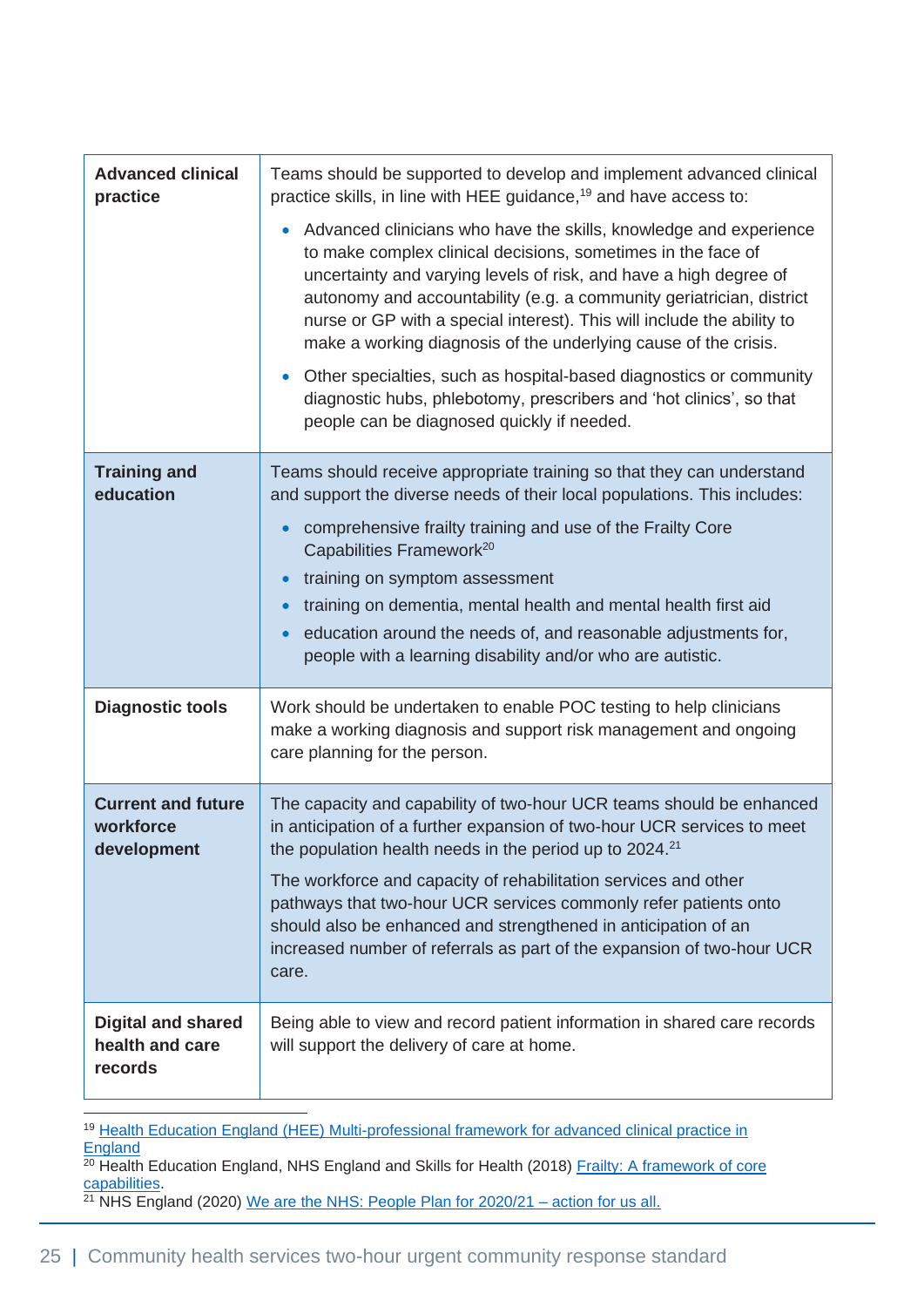### **Skill mix**

10.5 The skill mix of the two-hour UCR workforce should reflect patient care needs and local requirements, considering the experience and capabilities of the workforce employed. We are keen to work with local providers to establish what the optimal blend of skill mix and ratio is and will include further information in future versions of this guidance.

### **Caseload management**

10.6 Caseload management is important in improving care outcomes for patients and enhancing patient experience. We plan to work with local providers to understand from best practice what the optimum caseload size of a two-hour UCR team is and will include this information in future versions of this guidance.

#### **Case study: Using digital tools to enhance performance and understand demand**

**Overview:** In 2018, Leicester Partnership Trust (part of the Leicester, Leicestershire and Rutland (LLR) accelerator site), identified a need to improve its understanding of demand in the community and the capacity within its teams. The solution was using Autoplanner, a software built into the Electronic Patient Record system.

#### **Using automatic workforce software:**

- Autoplanner allows the trust to look at all open referrals and care plans linked to a team's caseload, giving information on the needs of patients, geographical spread and staffing information. The software also prioritises those in most urgent need, meaning easier identification of those referrals into the UCR teams who require a twohour UCR or two-day reablement response.
- The software also provides workforce information, such as the number of staff working, their available hours and the team's skill mixes to help match clinician skill sets to the care plans and therefore best use of team time.
- The software matches open referrals to the right professional (eq community nurses or healthcare assistants) and brings significant efficiency to the team. In 2019, 12 hours/day of clinical staff time and 2.5 hour/day of planning time was saved for each of the 30 teams.
- More broadly, the software has influenced the health and wellbeing of staff. It plots the most efficient route to a patient's home, saving travelling time and leaving adequate time to schedule breaks/other commitments into each shift. It also supports organisational development as it can help identify training needs against referral priorities.

The Autoplanner functionality as part of SystmOne modules were made available in August 2018 and can be used by other relevant providers.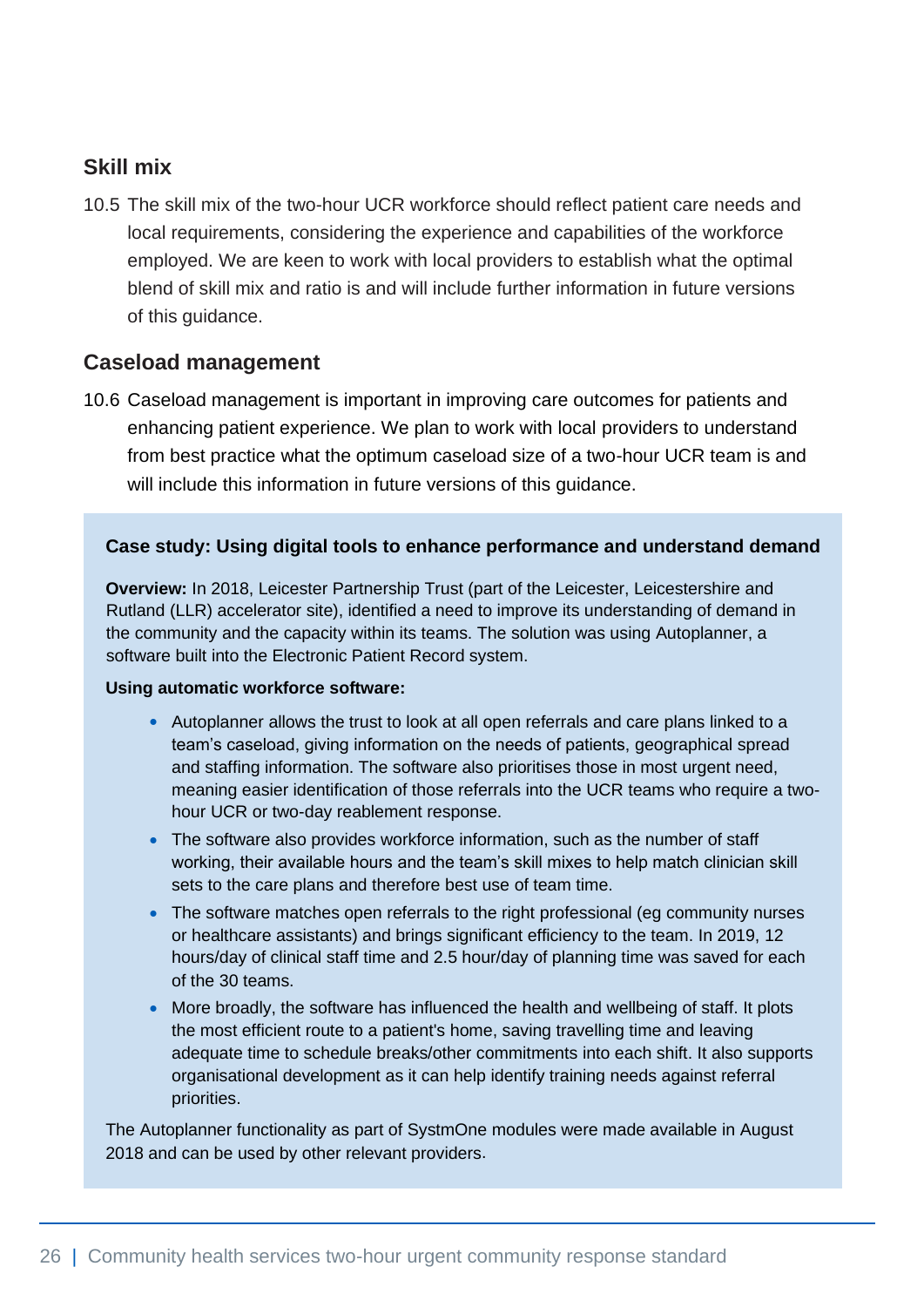# <span id="page-27-0"></span>Further support

For information and general queries regarding the two-hour UCR standard and related guidance, please email [england.communityservices1@nhs.net](mailto:england.communityservices1@nhs.net)

To access digital tools, resources and ongoing updates regarding the standard, please visit the [FutureNHS platform](https://future.nhs.uk/connect.ti/CommunityHealthServices/view?objectID=16189712)

## <span id="page-27-1"></span>Resources

- Technical information for implementing the two-hour UCR standard (including clock starts and stops): [Urgent community response –](https://www.england.nhs.uk/coronavirus/publication/urgent-community-response-two-hour-and-two-day-response-standards-2020-21-technical-data-guidance/) two-hour and two-day [response standards 2020/21 Technical data guidance.](https://www.england.nhs.uk/coronavirus/publication/urgent-community-response-two-hour-and-two-day-response-standards-2020-21-technical-data-guidance/)
- Planning guidance and finances regarding implementation of the two-hour UCR response standard [2022/23 priorities and operational planning guidance.](https://www.england.nhs.uk/publication/2022-23-priorities-and-operational-planning-guidance/)
- Referral, assessment and delivery of home-based services to reduce the need for a hospital admission: [NICE guideline NG74.](https://www.nice.org.uk/guidance/NG74)
- [NHS England and NHS Improvement demand and capacity models, training](https://www.england.nhs.uk/ourwork/demand-and-capacity/)  [and guidance.](https://www.england.nhs.uk/ourwork/demand-and-capacity/)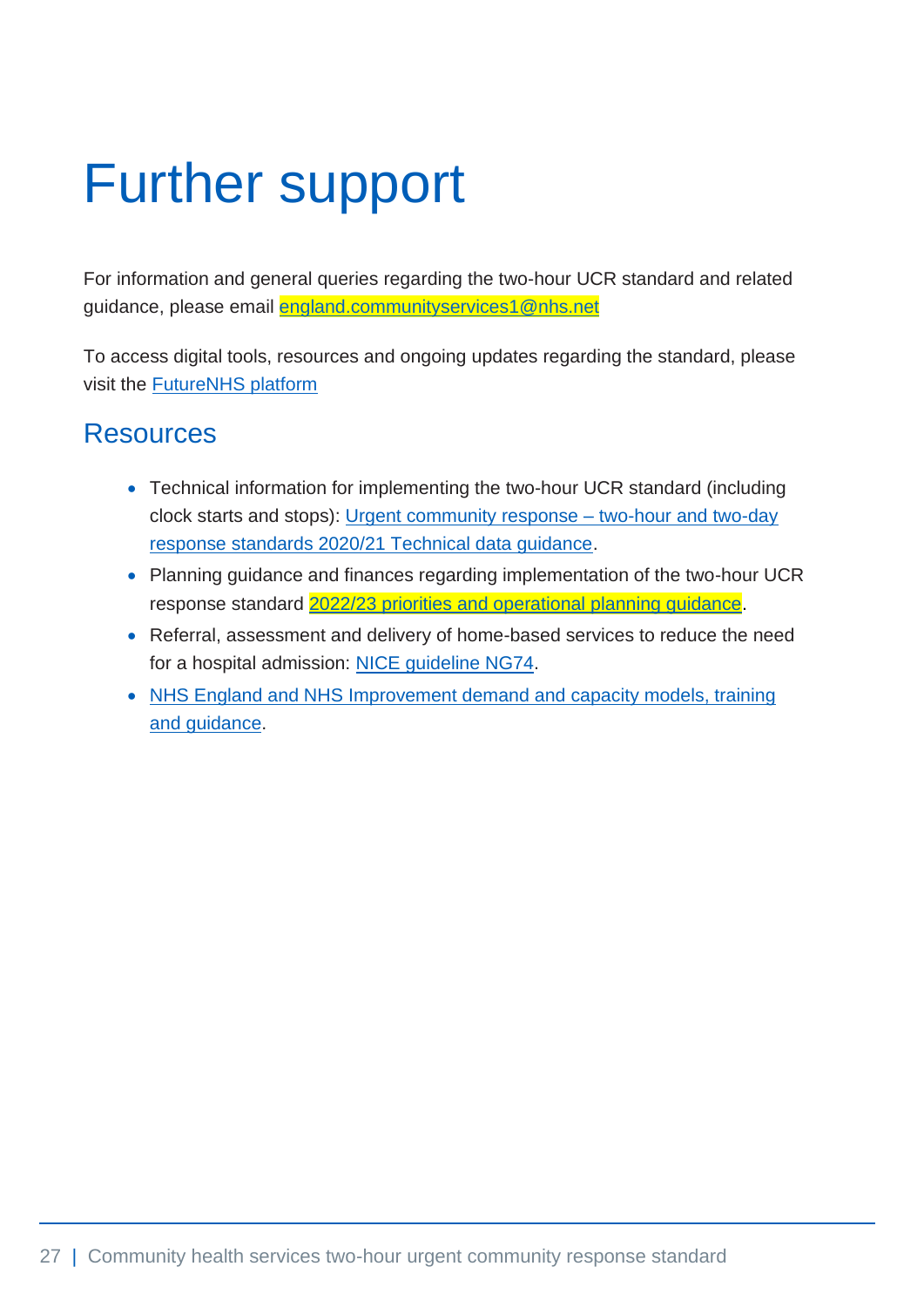## <span id="page-28-0"></span>Appendix A: Urgent community response operational requirements 2021/22

This table sets out the expectations for ICSs regarding UCR services in 2021/22. This provides the foundation for further actions and expectations in 2022/23 which are set out in [section 1.](#page-3-1)

| <b>Requirements</b>                                                                                                                                                                                                                  | <b>Ambition</b>                                                                                                                                                      | <b>Actions for ICS planning leads, commissioners</b><br>and providers 2021/22                                                                                                                                                                             |
|--------------------------------------------------------------------------------------------------------------------------------------------------------------------------------------------------------------------------------------|----------------------------------------------------------------------------------------------------------------------------------------------------------------------|-----------------------------------------------------------------------------------------------------------------------------------------------------------------------------------------------------------------------------------------------------------|
| 1. Provide services<br>at scale: ensuring<br>full geographical<br>coverage of two-<br>hour UCR care                                                                                                                                  | Ensuring that anyone<br>who requires a two-<br>hour response receives<br>one, regardless of<br>where they live                                                       | a) Map the current geographical coverage of two-<br>hour UCR services (including adult social care<br>crisis teams to avoid a risk of duplication) and<br>expanding provision (where necessary) to<br>ensure full geographical coverage across an<br>ICS. |
|                                                                                                                                                                                                                                      |                                                                                                                                                                      | b) Align the delivery models used by different two-<br>hour UCR services across the ICS to provide a<br>consistent model for the population of each<br>ICS.                                                                                               |
|                                                                                                                                                                                                                                      |                                                                                                                                                                      | c) Use demand and capacity modelling to predict,<br>plan and implement future workforce<br>requirements and workforce development<br>needed to achieve a two-hour response. <sup>22</sup>                                                                 |
| 2. Provide services<br>Ensuring that people<br>from 8am to 8pm,<br>have access to the<br>seven days a week,<br>same high-quality<br>home-based care at<br>at a minimum<br>weekends and in the<br>evenings as they do on<br>a weekday | a) Map current operating hours of two-hour UCR<br>teams in ICSs and expand working hours to<br>provide care from 8am to 8pm if not already<br>consistently in place. |                                                                                                                                                                                                                                                           |
|                                                                                                                                                                                                                                      |                                                                                                                                                                      | b) Expand services beyond 8am to 8pm, seven<br>days a week, in areas that are already meeting<br>this requirement, through consultation with local<br>urgent care networks and based on the needs<br>of the local population.                             |

<sup>22</sup> NHS England and NHS Improvement (2021) [Demand and capacity training and guidance](https://www.england.nhs.uk/ourwork/demand-and-capacity/training/)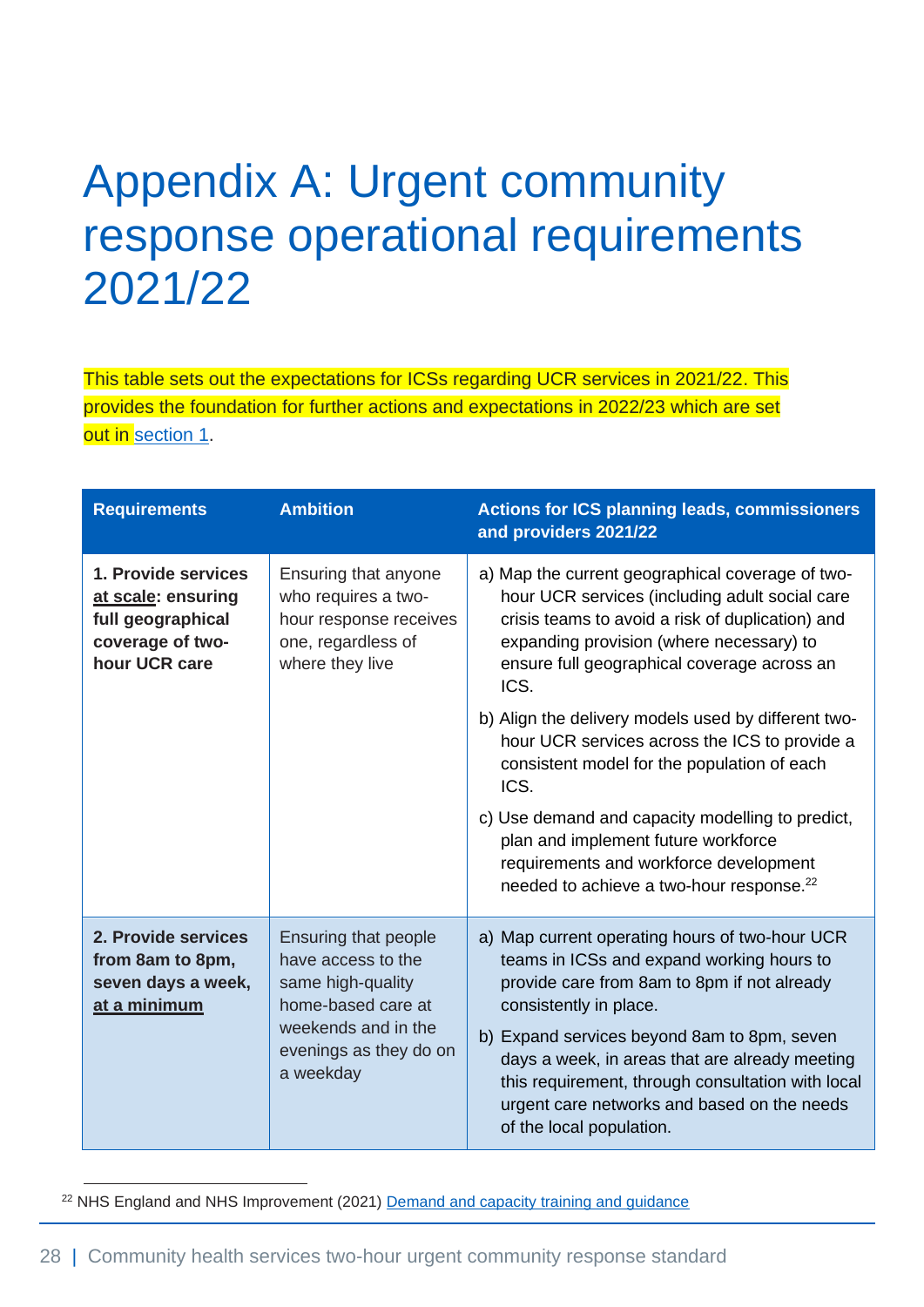|                                                                                      |                                                                                                                                   | c) Consult with staff and unions regarding<br>changes to working patterns.<br>d) Map demand to understand the variation in<br>need for a two-hour response at different times<br>of the day, night or week and organise<br>workforce according to need.<br>e) Use capacity and demand modelling to prepare<br>for expanded hours of provision.<br>f) Use existing reablement services and support<br>alongside other social care emergency or duty<br>arrangements, eg crisis support for<br>unpaid/family carers.                                                                                                                                                                                                                                                                                                                                                                                                                                                                                   |
|--------------------------------------------------------------------------------------|-----------------------------------------------------------------------------------------------------------------------------------|------------------------------------------------------------------------------------------------------------------------------------------------------------------------------------------------------------------------------------------------------------------------------------------------------------------------------------------------------------------------------------------------------------------------------------------------------------------------------------------------------------------------------------------------------------------------------------------------------------------------------------------------------------------------------------------------------------------------------------------------------------------------------------------------------------------------------------------------------------------------------------------------------------------------------------------------------------------------------------------------------|
| 3. Accept referrals<br>into two-hour UCR<br>services from all<br>appropriate sources | Providing a seamless<br>integrated experience<br>for each person and<br>enabling professionals<br>to easily access the<br>service | a) Ensure referrals can be received from all local<br>health and care partners including:<br><b>NHS111</b><br>999<br>general practice<br>social care providers (such as care homes)<br>including personal assistants<br>clinical hubs in ambulance control rooms and<br>patient-facing ambulance clinicians<br>specialist services<br>care workers<br>local authorities.<br>Please note this list is not exhaustive.<br>b) Accept self-referrals from individuals and carers<br>(which may be directly to the service or via<br><b>NHS111).</b><br>c) Make two-hour UCR services accessible via<br>NHS111 by profiling and adding two-hour UCR<br>services to the local Directory of Services<br>(DoS), to ensure that they are visible to and<br>able to accept transfers of care from clinicians<br>within NHS111/integrated urgent care and other<br>users of the DoS.<br>d) Where technically possible services should be<br>able to send a referral to two-hour UCR<br>services electronically. |